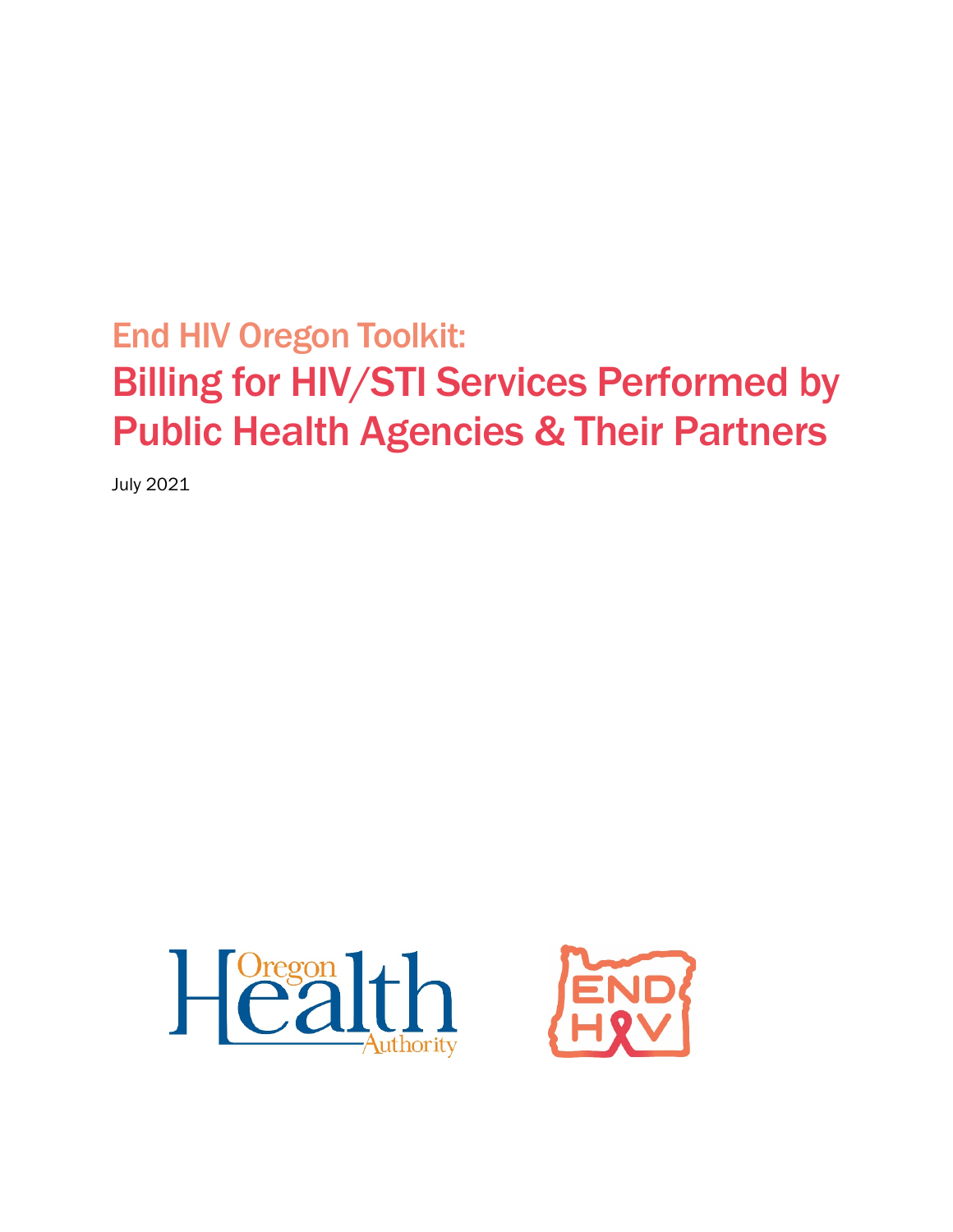# **Contents**

<span id="page-1-0"></span>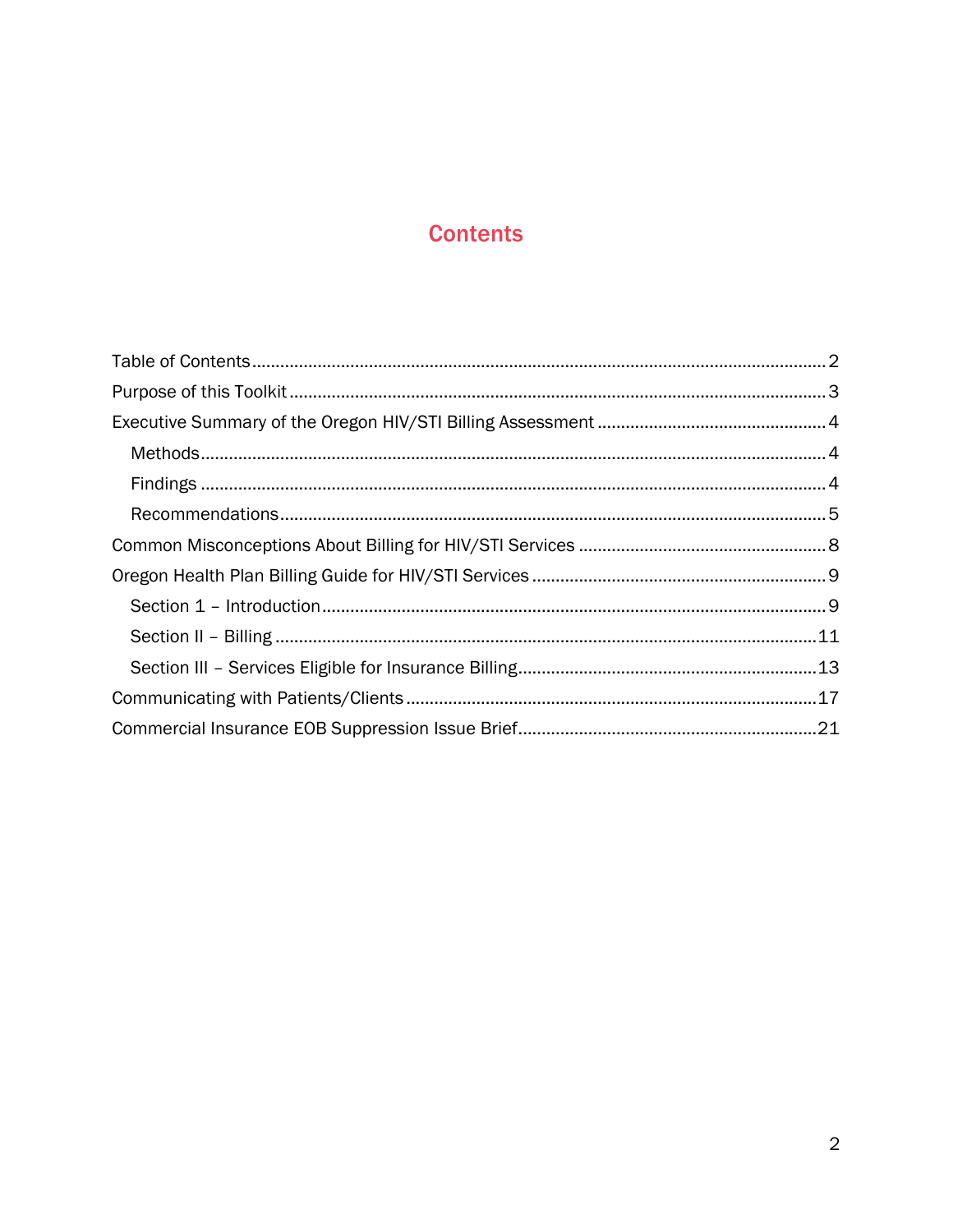# <span id="page-2-0"></span>Background & Purpose of this Toolkit

With the implementation of the Patient Protection and Affordable Care Act (ACA) in 2010, more Americans gained access to insurance. The plan was, and is, that an individual's insurance would cover the cost of prevention and care services provided by public health agencies, so direct federal funding for these services, such as human immunodeficiency virus and sexually transmitted infection (HIV/STI) prevention and care services, would be used for those persons who are uninsured or who experience other access barriers. As such, direct federal funding for these point-of-contact public health services has decreased. According to the Oregon Health Insurance Survey, nearly 94% of Oregonians are insured. Thus, it is appropriate that those insurance plans cover services for their enrollees rather than using limited public health funds.

At this time, the Oregon Health Authority (OHA) still provides financial resources to local public health authorities (LPHAs), community-based organizations, and the Oregon State Public Health Lab (OSPHL) —collectively referred to as "HIV/STI Providers"—for a variety of services covered by insurance, such as HIV/STI prevention, screening, diagnosis, case management, and treatment services, to maintain individuals in medical care. As federal funding for these services continues to decline, this is unsustainable for the public health system.

To achieve a sustainable future for Oregon's public health system, the OHA Public Health Division's HIV/STD/TB Section (HST) commissioned a [comprehensive assessment of](https://www.oregon.gov/oha/PH/DISEASESCONDITIONS/HIVSTDVIRALHEPATITIS/SEXUALLYTRANSMITTEDDISEASE/Documents/Public_Health_HIV_STI_Billing_Assessment.pdf)  [opportunities to maximize insurance billing for HIV/STI services](https://www.oregon.gov/oha/PH/DISEASESCONDITIONS/HIVSTDVIRALHEPATITIS/SEXUALLYTRANSMITTEDDISEASE/Documents/Public_Health_HIV_STI_Billing_Assessment.pdf) and determined that the first step is to ensure that all HIV/STI providers are billing the Oregon Health Plan (OHP), either coordinated care organizations (CCOs) or the fee-for-service or "open card" program, for billable services. This toolkit will support HIV/STI Providers with implementing appropriate billing practices for the OHP-covered population receiving HIV/STI prevention and care services from public health entities.

The purposes of the toolkit are to:

- Ensure HIV/STI Providers know the rules around billing the Oregon Health Plan for HIV/STI services
- Ensure HIV/STI Providers know the ways in which OHP members' personal health information is protected
- Provide technical guidance for billing CCOs and Open Card OHP
- Provide sample communications about billing to clients receiving HIV/STI services
- Prepare for possible expansion of billing for HIV/STI services to commercial insurance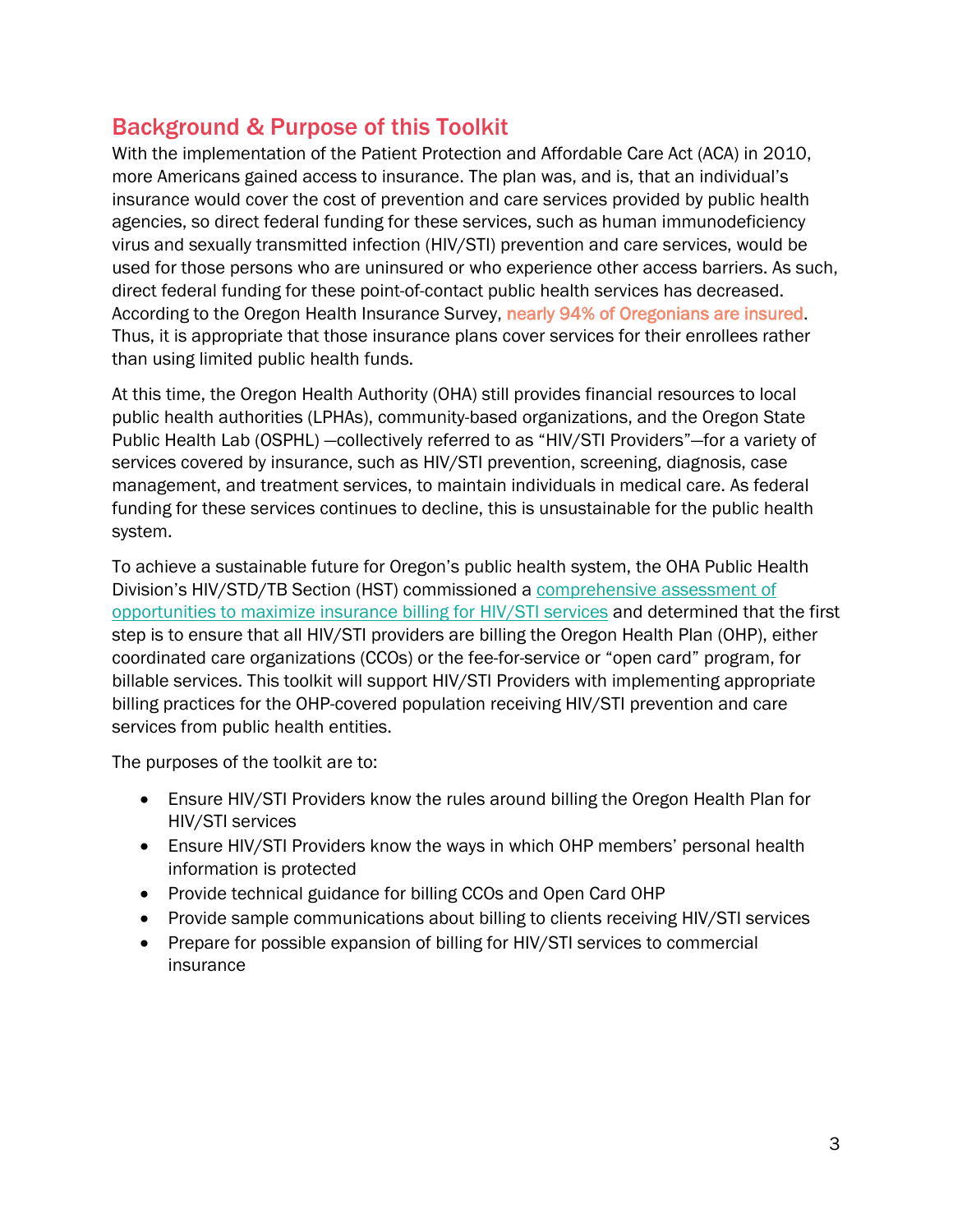# <span id="page-3-0"></span>Executive Summary of the Oregon HIV/STI Billing Assessment

The Oregon Health Authority (OHA) engaged the health care consulting firm Health Management Associates (HMA) to conduct a comprehensive assessment of insurance billing opportunities for HIV/STI services performed in public health settings or by public health providers in Oregon. HMA conducted the assessment between July 2020 and April 2021, which culminated in the report: *Maximizing Insurance Payment for Covered HIV/STI Services Performed by Public Health Agencies and their Partners*.

# <span id="page-3-1"></span>**Methods**

To identify opportunities for maximizing insurance billing, HMA:

- Performed a comprehensive review of relevant federal and state regulations, as well as CCO contracts
- Engaged a certified medical coder to analyze available codes for HIV/STI services in Oregon
- Analyzed Oregon State Public Health Lab (OSPHL) data as a proxy for utilization of public health HIV/STI services
- Conducted 12 interviews with HIV/STI Providers
- Fielded a 74-question survey of 15 HIV/STI Providers
- Conducted 12 interviews with organizations representing 16 coordinated care organizations (CCOs) and follow-up correspondence.
- Conducted 6 interviews with 6 commercial insurers and follow-up correspondence.

# <span id="page-3-2"></span>**Findings**

After synthesizing information gathered from the activities above, HMA made the following major findings:

- Using OSPHL data as a proxy, 60% of HIV/STI Provider services are billed to the Oregon Health Plan (either through CCOs or fee-for-service)
- CCOs are required to pay for HIV/STI services performed by public health agencies in their service areas and required to partner with their local public health authorities
- All commercial insurers consider these services as covered benefits
- Many public health agencies are already routinely billing insurance for HIV/STI services
- Some public health agencies that are not already billing insurance for these services are billing insurance for other public health programs
- Most public health agencies have relationships with clinical partners, such as federally qualified health centers (FQHCs) and can draw upon their existing billing infrastructure to claim payment for these services
- Some HIV/STI providers are reticent to bill insurance because they are concerned about patient confidentiality or perceived administrative burden of collecting payer information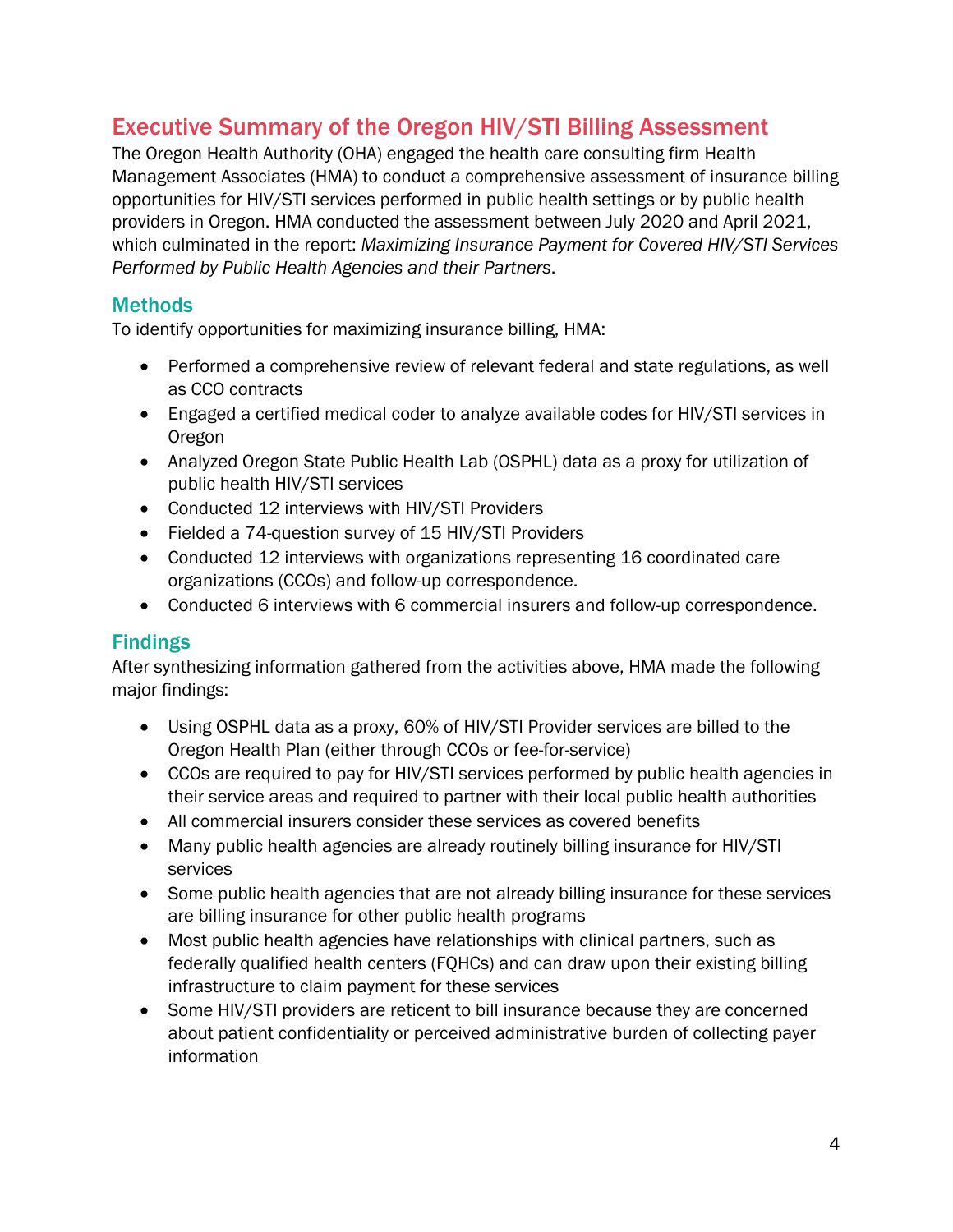# <span id="page-4-0"></span>Recommendations

Based on these findings, HMA determined the most impactful steps to maximize insurance billing to HIV/STI services provided by public health agencies and their partners involve ensuring the Oregon Health Plan, through both CCOs and Open Card, are paying for these covered services. To that end, HMA developed the following recommendations, organized by entity that would be responsible for taking the recommended action.

#### State/HST Program

#### Change EISO Contract Language Regarding Billing

The current contract language requires grantees to get permission from OHA to bill for services and specifies that revenue generated from billing must be returned to the program. This is a disincentive to bill for services. OHA has stated they will remove that language from the contracts.

#### Counter Misinformation

Much of the hesitancy for LPHAs to bill for services has more to do with misinformation than inability or lack of infrastructure. See *Common Misconceptions About Billing for HIV/STI Services* in this toolkit.

#### Host a Learning Collaborative

Some HIV/STI Providers are already billing for HIV/STI services through their clinical partners, and others are billing for other public health services directly. OHA will invite these LPHAs to share their best practices with the other LPHAs and seek their input on billing code "cheat sheets" for common HIV/STI services.

#### State/OHA

#### Update and Enforce CCO Contracts

While CCOs are required by statute to cover these services, current CCO contracts do not include language enforcing the statute and rules that require CCOs to contract with LPHAs for certain point of care services. OHA should remedy this during the next contract amendment process and ensure that it is enforced.

#### Create a Learning Opportunity for Commercial Payers

OHA has little official role in regulating commercial payers. However, HST could partner with other parts of the Public Health Division and the OHA to design a learning opportunity for commercial payers about the value of public health services to their members and the benefit to the plans of increasing their data collection about their members' health risks and services they have received that count toward health plan quality metrics.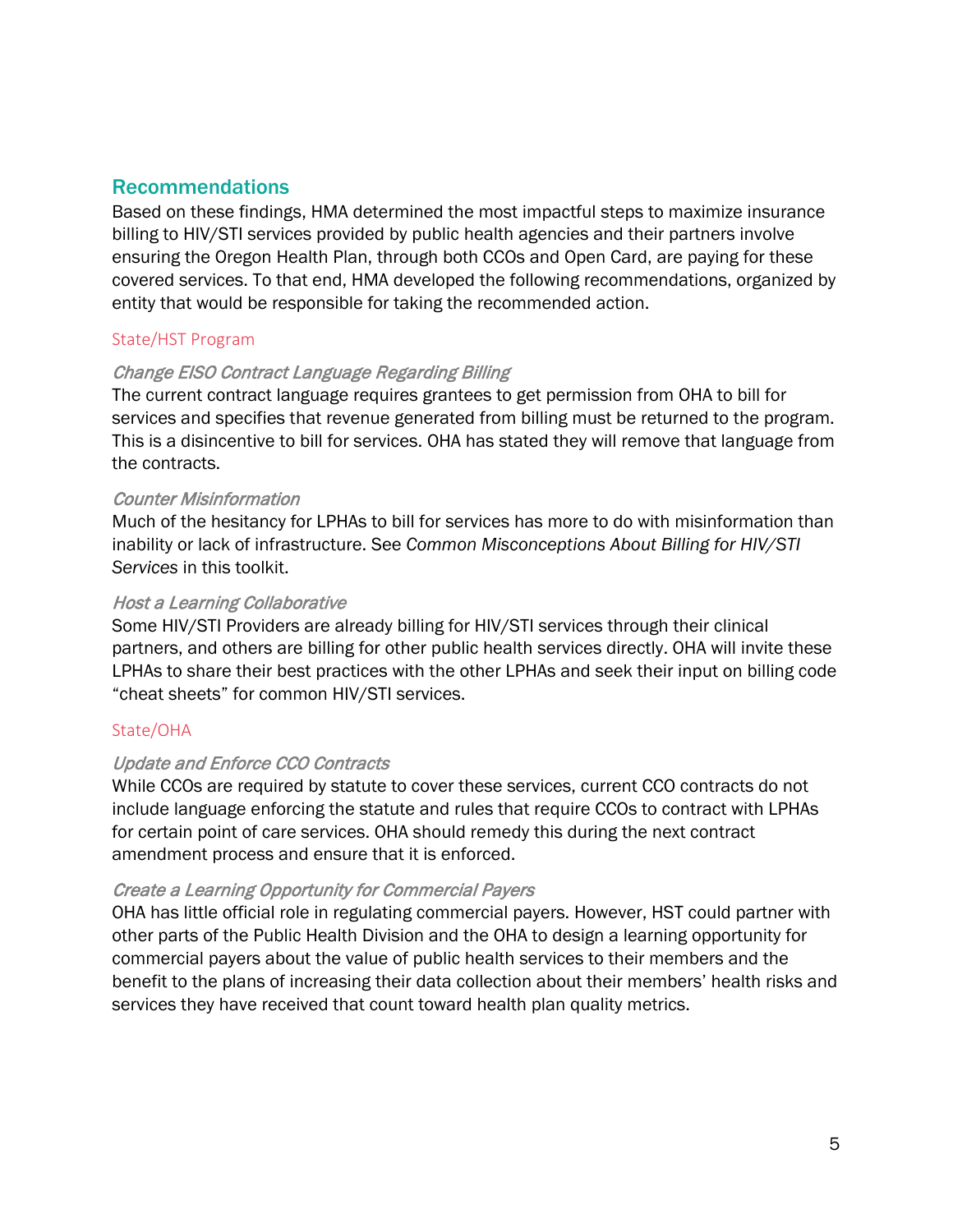#### Oregon State Public Health Lab

#### Check MMIS for Medicaid Coverage

Since the CCOs do not issue explanation of benefits (EOBs) or any other type of communication specific to services rendered, even claims for services that are being denied, there could be more revenue collected from the CCOs simply by checking the Medicaid Management and Information Systems (MMIS) for eligibility. This type of eligibility inquiry is highly automated and rarely presents a labor burden.

#### Bill Commercial Payers the Maximum Allowed Amount

The fee schedule established at OSPHL is at a level to ensure the maximum allowed amounts can be collected from the OHA fee schedule. This may not be the case for commercial payers or Medicare Advantage plans where the OSPHL fee schedule may be established at a price less than the maximum allowed amount. OSPHL should ensure they are billing commercial payers the maximum allowed amount under those contracts.

#### HIV/STI Providers

#### Leverage Existing Infrastructure

If a public health agency is already billing for other public health services, or a related FQHC is billing for clinical services, the LPHAs should leverage the billing infrastructure and best practices already in place in other parts of their agencies. For example, if a public health agency is billing CCOs for immunizations, family planning, or other public health services, they should use the same infrastructure to bill the CCOs for HIV/STI services.

#### Maximize Office Visit (E&M) Codes for Licensed Providers

Licensed providers (physicians, nurses, advance practice providers) in public health agencies can bill E&M codes for certain counseling and other services rendered as part of HIV/STI diagnosis and treatment. They should ensure their licensed providers are billing these codes to their full extent.

#### Hire Certified Community Health Workers (CHWs)

There is an opportunity to expand billing for certain services with non-licensed staff members providing services in community settings who could bill for Medicaid enrollees if they are certified CHWs. This could be achieved by hiring certified CHWs or supporting currently employed staff in becoming certified CHWs.

#### Advocate for Suppression of EOBs for HIV/STI Services

One of the main barriers to insurance billing cited by HIV/STI Providers is confidentiality. LPHAs worry that clients will not seek services if information about their diagnosis will be sent to their home in the form of a bill or an EOB. CCOs do not send EOBs to members because there is no cost sharing in OHP. HIV/STI Providers could start a policy conversation about requiring commercial insurers to suppress EOBs for sexual health services.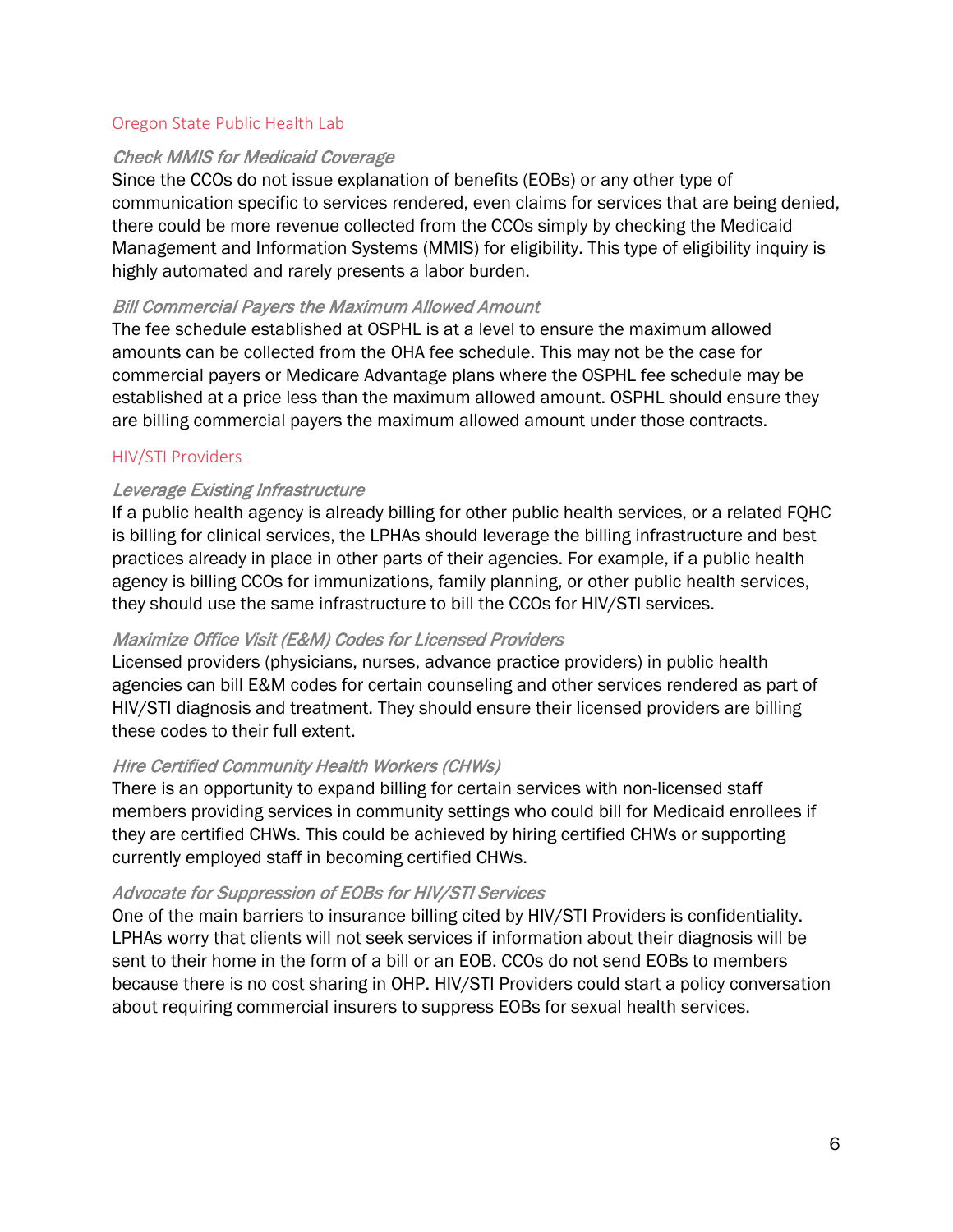#### Coordinated Care Organizations

<span id="page-6-0"></span>Develop Alternate Payment Models (APMs) to Support Public Health Services CCOs are required to partner with LPHAs to pay for certain point of care services. If CCOs were billed for every point of care public health service provided to their members by an LPHA or their partner, it would be a tiny fraction of their annual global budget. It might garner significant good will in the community and with local officials for CCOs to partner with their LPHAs and develop alternative payment models to support the public health services that are enhancing their members' health.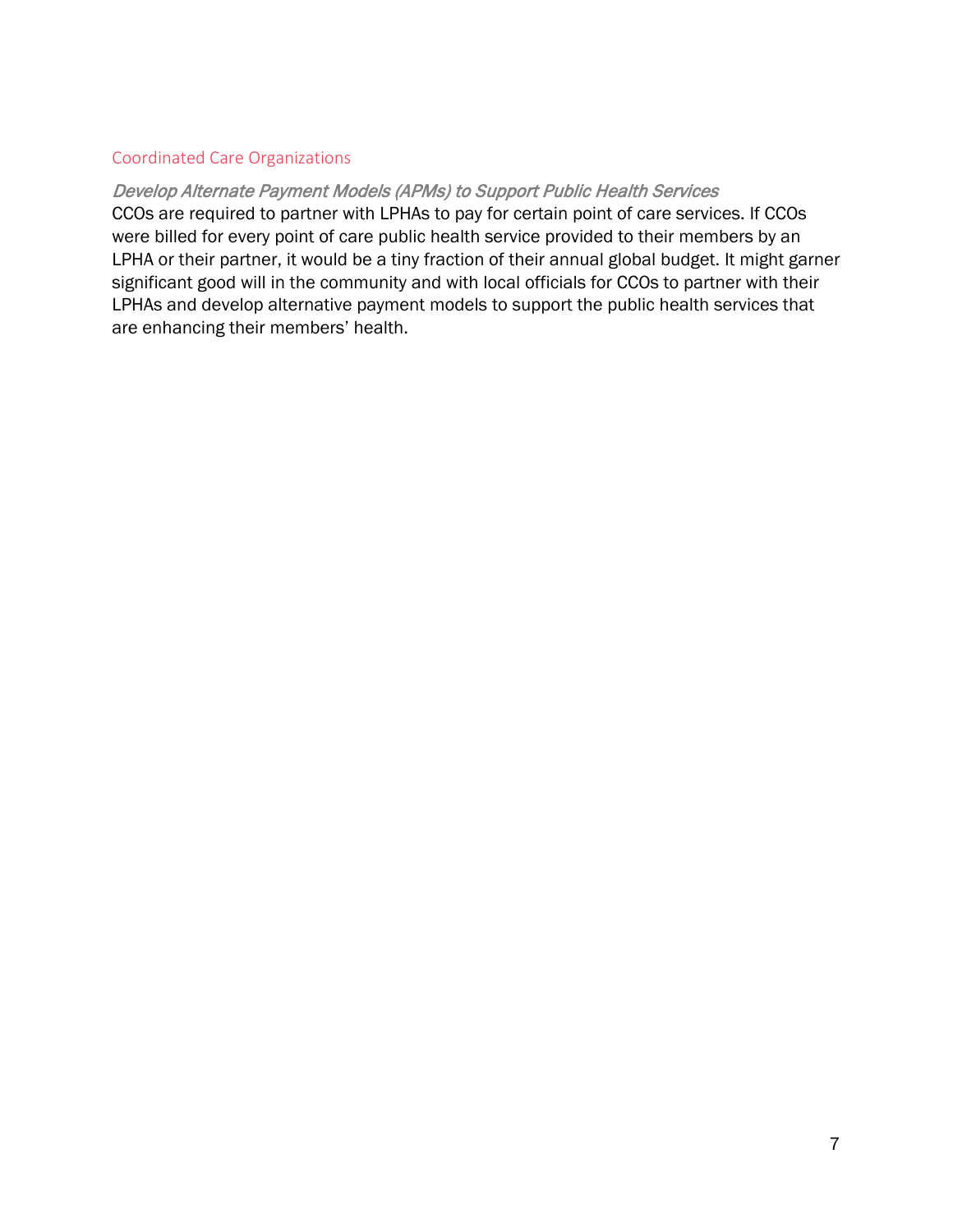# Common Misconceptions About Billing for HIV/STI Services

As local public health authorities consider increasing their insurance billing practices for HIV and STI services, it is important to ensure we are all operating on the same facts and actively countering existing misinformation that can pose a challenge to securing buy-in from staff, community partners, and consumers. Below are four myths that deserve special attention as they can result in real barriers to insurance billing if not corrected.

## Myth 1: Insurance billing requires collecting too much client information and won't work with our low barrier model or in the field.

FALSE! The best part of busting this myth is that you are already collecting everything you need to bill Medicaid. All you need to do is get someone's first and last name and their date of birth and you have sufficient information to search the Medicaid Management Information systems (MMIS) to see if they are enrolled in OHP. You do not need a copy of their insurance card.

## Myth 2: If we start to bill insurance, we will have to start collecting copays or our patients will get a bill.

FALSE! Focusing on billing for people enrolled in OHP (Medicaid) helps to alleviate this concern because OHP does not participate in cost sharing which means there is no payment required from the patient. This means there are no copays to collect and members do not receive bills for their services.

# Myth 3: If we bill insurance, our members may get an Explanation of Benefits (EOB) sent to their house and then their confidentiality will be jeopardized.

FALSE! While this may be a valid concern when billing private insurance, we are focused on billing for people enrolled in OHP (Medicaid), and Medicaid does not have the same requirements to send out EOBs like commercial insurance. Bottom line, people on OHP will not get an EOB sent to their home.

#### Myth 4: We aren't allowed to bill since we receive state funds for HIV/STI Services. FALSE! State funds are really intended to cover those individuals that don't have insurance or where there is no other funding source available. If someone is enrolled in OHP

(Medicaid), HIV/STI Services can be billed for and CCOs are required to pay for covered services to their members.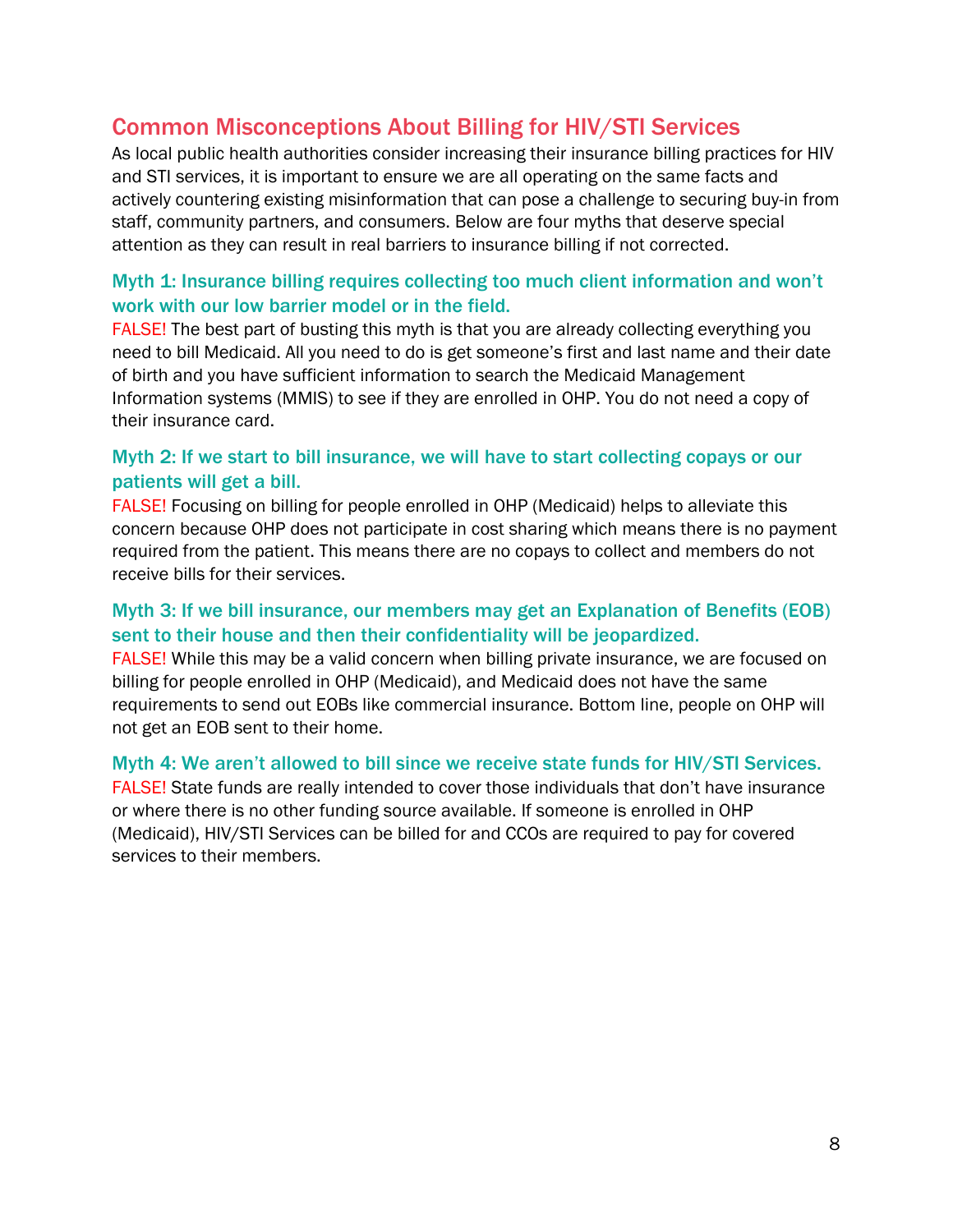# <span id="page-8-0"></span>Oregon Health Plan Billing Guide for HIV/STI Services

# <span id="page-8-1"></span>Section I – Introduction

This guide is designed to support local public health agencies, health clinics, and other organizations to increase insurance billing for human immunodeficiency virus and sexually transmitted infection (HIV/STI) services covered by Medicaid, thereby supporting the public health infrastructure. By reducing the burden on public health funding to pay for services that are covered by other payment sources, we can continue to pursue the mission of public health: *the fulfillment of society's interest in assuring the conditions in which people can be healthy.*

With that in mind, we have developed a guide for billing Coordinated Care Organizations (CCOs) and the Oregon Healthy Authority (OHA) for HIV/STI services delivered by public health departments and their partner organizations.

#### **DISCLAIMER**

This guide was prepared as a service to the public and is only intended to be a general summary. It is not intended to take the place of either the written law or regulations and is not a substitute for legal advice. We encourage readers to review the specific statutes, regulations, and other interpretive materials for a full and accurate statement of their contents and to consult with their own legal counsel or other experts for guidance specific to their individual circumstances. Specific coding and payer guidelines should be reviewed prior to the submission of claims for reimbursement. Use of this guide does not guarantee that claims have been formatted or submitted properly or that claims will be reimbursed as billing coding requirements and insurance policies and coverage may change from time-totime.

#### Background

There are a number of relevant federal and state regulations, as well as CCO contract requirements, that create a supportive environment for billing insurance plans for the costs of HIV/STI services.

For example, the passage of the Affordable Care Act (ACA) ensures coverage of medically necessary HIV/STI services and in Oregon routine HIV/STI testing. States must also cover pre-exposure prophylaxis (PrEP), the drug used to prevent HIV among those at increased risk, and associated labs and medical visits. Oregon has requirements in statute, rule, and CCO contracts that require CCOs to have agreements in place with publicly funded providers and pay for point-of-contact services including immunizations, sexually transmitted diseases and other communicable diseases, family planning, and HIV/AIDS prevention services. For additional information, including regulatory citations, please see *Regulations Governing Medicaid/Oregon Health Plan/CCO Coverage of HIV/STI Services* in this toolkit.

Based on the federal, state, and CCO contract guidance, public health and other providers who are working with populations at higher vulnerability for HIV/STI or people living with HIV/AIDS (PLWHA) are rightfully able to be paid by the CCOs and the OHA for services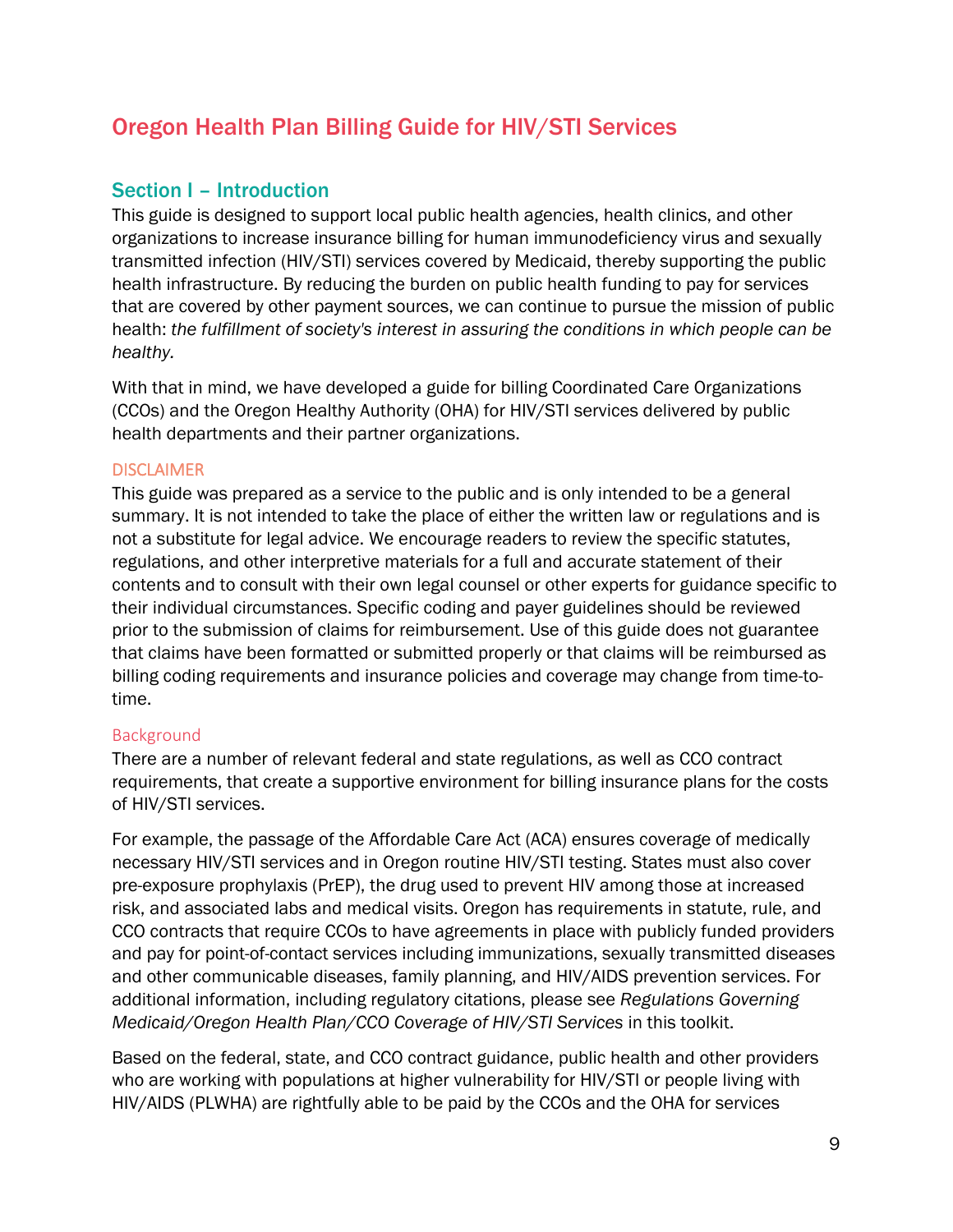delivered to people on OHP. This includes people who are assigned to a CCO as well as people who are on "Open Card."

#### Confidentiality

The Oregon Health Authority (OHA) recognizes that billing insurance companies for HIV/STI services is complicated and requires attention to personal privacy and confidentiality issues. Most insurance companies are required to issue Explanations of Benefits (EOBs) for covered services. These EOBs list the services that were provided and may include diagnosis information. An EOB sent to a client's home could be opened by somebody other than the client resulting in their privacy being violated.

However, CCOs and the Oregon Health Authority *do not send* EOBs to enrollees covered by the OHP, so there are not the same privacy and confidentiality issues as there are with other insurance companies or Medicare Advantage plans. This is one reason why this toolkit is focused on HIV/STI billing for people on OHP. *See the section on Common Misinformation in this toolkit for more information.* 

## HIV/STI Services Eligible for OHP Billing

Many of the HIV/STI services provided to people on OHP are already being billed through an "office visit" by a physician, nurse practitioner, or physician's assistant at a public health clinic or a federally qualified health center. This billing guide does not address those services because HIV/STI Providers are already billing for those services fairly consistently.

There are also services that can be billed by other provider types such as Community Health Workers (CHWs) or Licensed Clinical Social Workers (LCSW). There are also some services provided to these populations that are not covered by OHP regardless of the type of provider or the place that the service is rendered, an example would be contact tracing. Those services will need continued support through grants, public health funding, or other funding.

In Oregon, there is also no balance billing, copays, coinsurance, or deductibles for clients enrolled in OHP. This means that individuals who receive HIV/STI services will not receive surprise bills for those services nor are there any copays to collect at time of service delivery

The following are examples of services that are covered benefits for people on OHP, but HIV/STI Providers might not currently be billing:

- **Education Information and Referral** -- Providing education to a patient on the nature of their infections can be delivered by a certified Community Health Worker if prescribed by a licensed physician or nurse practitioner.
- Testing and Diagnosis (Specimen Collection) Specimen collection for HIV/STI testing required to confirm a diagnosis, if collected under a standing order by a licensed provider, can be collected by anybody trained to draw the specimen.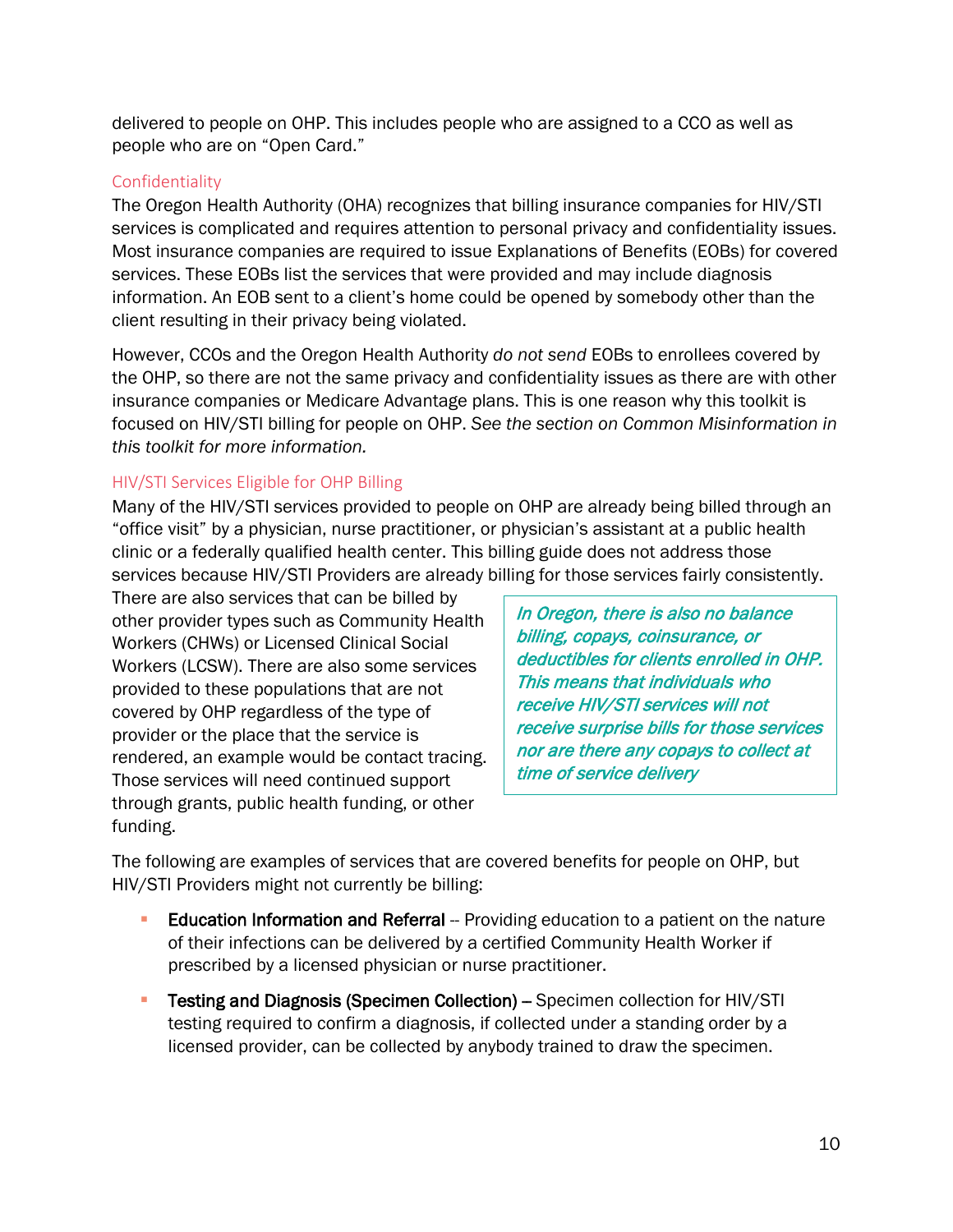- **Counseling** Counseling patient about reducing their risk for acquiring or transmitting infection to others can be provided by a LCSW, QMHP, or LPC under Health Behavior Assessment and Intervention benefits.
- **Monitoring** -- Nurses can conduct patient follow up services for recommended retesting per CDC and OHA guidance under a Chronic Care Case Management benefit.

#### Oregon state public health laboratory (OSPHL)

HIV/STI testing specimens submitted to the OSPHL may also be eligible for insurance reimbursement. However, the OSPHL does not provide in-person services with clients, so it must rely on organizations submitting specimens to provide insurance information when possible, by clearly noting OHP coverage on the lab order request form. The OSPHL can bill for testing and services for people on OHP. Promoting a culture that receives payment for covered services helps to ensure that our public health system is truly the payer of last resort.

# <span id="page-10-0"></span>Section II – Billing 101

Billing for services provided to people on OHP clients can feel like a daunting task. The following sections are designed to inform and support the transition to billing.

#### Contracting and Credentialing

Many CCOs already hold contracts or memorandums of understanding with their local public health agency to pay for required point of care services. These CCOs will typically credential licensed or certified providers who are delivering services directly to clients. Credentialing is a standardized process that involves verification of licenses, copies of medical degrees, information on malpractice insurance, work history, and other information. This can be a time-consuming process that requires a keen attention to detail and follow up to complete the process. If a CCO has not contracted with and credentialed a provider, they may pay less for the services rendered.

Other CCOs view LPHAs as part of the safety net and will pay for point of care services without a contract or credentialing verification.

If you are working with a FQHC or other type of physical health clinic, they will likely have an administrative infrastructure for contracting and credentialing their providers.

When in doubt, contact your local CCO for information on their contracting and credentialing process.

#### Types of Eligible Providers

A variety of agencies in Oregon offer HIV/STI services. They are organized in different ways and face distinct opportunities and challenges for billing. These providers include:

**Local Public Health Agencies.** There are 32 LPHAs across Oregon, many already have experience billing for services from public insurers like OHP, in addition to grant funding. However, some LPHAs can also face unique challenges in staffing with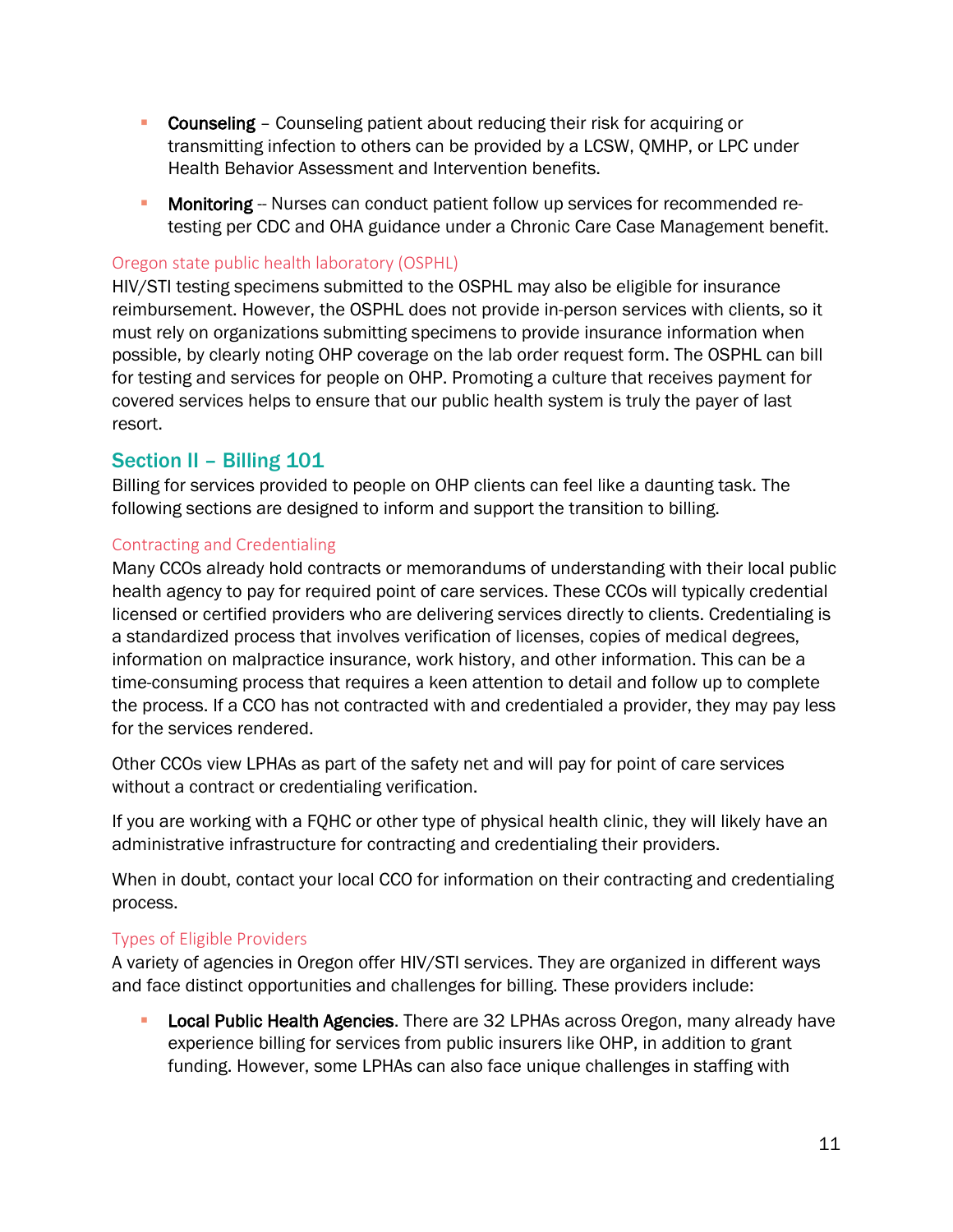licensed providers and adopting technology to support billing, such as electronic health records (EHRs).

- **HIV Early Intervention Services & Outreach** providers. Among the LPHAs, there are six with OHA contracts to provide HIV Early Intervention Services & Outreach (EISO) in 13 counties and in partnership with the Confederated Tribes of Siletz Indians.
- The Oregon State Public Health Lab. The OSPHL does not provide in-person services with clients, so it must rely on organizations that submit specimens to provide insurance information that it can use to bill for their services.
- Other Community-Based Organizations. Community-based organizations provide specific health care services to a largely uninsured or underinsured population. These agencies rely heavily on grant funding and, as a result, may be prime candidates to partner with other entities that have greater volumes of billable services and more billing experience to draw upon. They may also include Ryan White programs, which are funded through the Ryan White HIV/AIDS Treatment Extension Act of 2009 (originally passed in 1990).
- **Federally Qualified Health Centers, Rural Health Clinics, Other Medical Practices.** These providers are adept at billing for the wide range of services they deliver. With Electronic Health Records and robust "practice management" systems, they are well positioned to bill OHP whenever possible.

#### System Requirements

Building or buying the technology to support a billing system is time consuming and expensive and should be viewed as an option of last resort. Most of the partner providers delivering HIV/STI services for people on OHP already have some degree of access to a billing system. This is most likely directly through an existing system, through a partner clinic, or by arranging for access to a billing system already functioning in your community.

The opportunity lies in expanding the number of services being billed and helping to ensure that services provided to all people on OHP are being billed appropriately. If there is an interest in learning more about billing for these services, there are many useful tools and information available on the **STD-TAC** website.

#### Coding and Documentation

Coding for HIV/STI services is an essential practice for programs that are preparing for billing third party payers. Beginning to properly code for services is a critical step in improving revenue cycle management and developing sustainable systems.

Coding is the process of transforming services, diagnoses, and supplies into alphanumeric codes. Without the coding and related documentation, insurers assume the service never occurred.

**ICD-10 Codes** describe the diagnosis – the "why"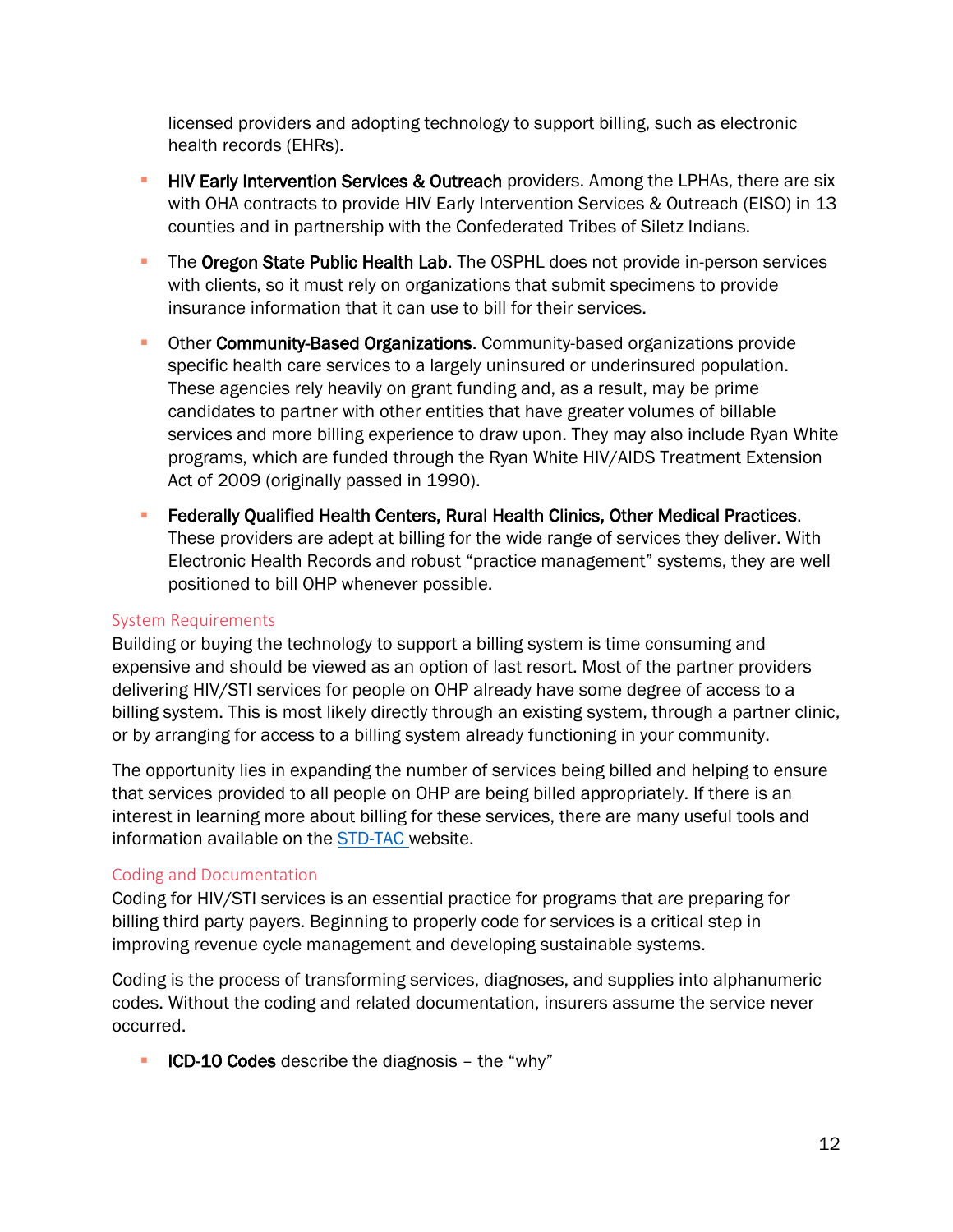- **CPT Codes** describe the service or treatment performed, such as Evaluation and Management (E&M, also known as "office visits") – the "what"
- **Modifiers** describe any exception to the CPT Code, and for example, can be used to describe additional services that were performed that are unrelated to the original procedure – "the additional info"
- **HCPCS Codes** often pronounced "hick picks", these codes describe items and services that are nonphysician-based services such as ambulance services, durable medical equipment, prosthetics, orthotics, drugs, and supplies – the "what else"

A comprehensive guide to coding for HIV/STI services can be found at [Building Sustainability](https://www.cardeaservices.org/resourcecenter/building-sustainability-for-hiv-std-and-related-services-a-coding-guide-for-programs-and-providers)  [for HIV, STD, and Related Services: A Coding Guide for Programs and Providers](https://www.cardeaservices.org/resourcecenter/building-sustainability-for-hiv-std-and-related-services-a-coding-guide-for-programs-and-providers) compiled by the University of Washington Public Health Capacity Building Center, in the toolkit.

# <span id="page-12-0"></span>Section III – Services Eligible for Insurance Billing

While many of the HIV/STI services are already being billed to CCOs or OHP Fee-for-Service when they are provided by clinicians in health care settings, such as FQHCs that partner with LPHAs, there are other services that are not being billed and others that cannot be billed because they are not covered by OHP. Following is a list of services as described by HST Section and their related OHP billing requirements by type of provider.

| <b>Service Category</b>                                 | <b>STD/HIV Activity</b><br><b>Definition</b>                                                                                                        | <b>Payable Codes</b>                                                                          | <b>Provider Type</b>                                                                     | <b>Amount</b>                                           |
|---------------------------------------------------------|-----------------------------------------------------------------------------------------------------------------------------------------------------|-----------------------------------------------------------------------------------------------|------------------------------------------------------------------------------------------|---------------------------------------------------------|
| Education,<br><b>Information and</b><br><b>Referral</b> | Provide<br>education to<br>patient on the<br>nature of their<br>infection.                                                                          | 98960-98962                                                                                   | Prescribed by<br>a licensed<br>physician or<br>NP, can be<br>rendered by a<br><b>CHW</b> | \$18.78(1)<br>person)<br>Group Visit<br>Rates Available |
|                                                         | Refer patient for<br>additional<br>prevention<br>services, if<br>needed (e.g.,<br>alcohol and drug<br>treatment, HIV<br>PrEP, PEP access,<br>etc.). | The activity is included<br>as an element of $E/M^1$ ,<br>preventive, or<br>counseling visit. | N/A                                                                                      | N/A                                                     |
|                                                         | Refer patient to<br>other services, if<br>needed (e.g.,<br>mental<br>health/behavioral<br>health, other<br>social services).                        | The activity is included<br>as an element of E/M,<br>preventive, or<br>counseling visit.      | N/A                                                                                      | N/A                                                     |
|                                                         |                                                                                                                                                     |                                                                                               |                                                                                          |                                                         |

<span id="page-12-1"></span> $1$  E/M stands for "evaluation and management," (often called "office visit") and denote CPT codes that fall into this category of common services.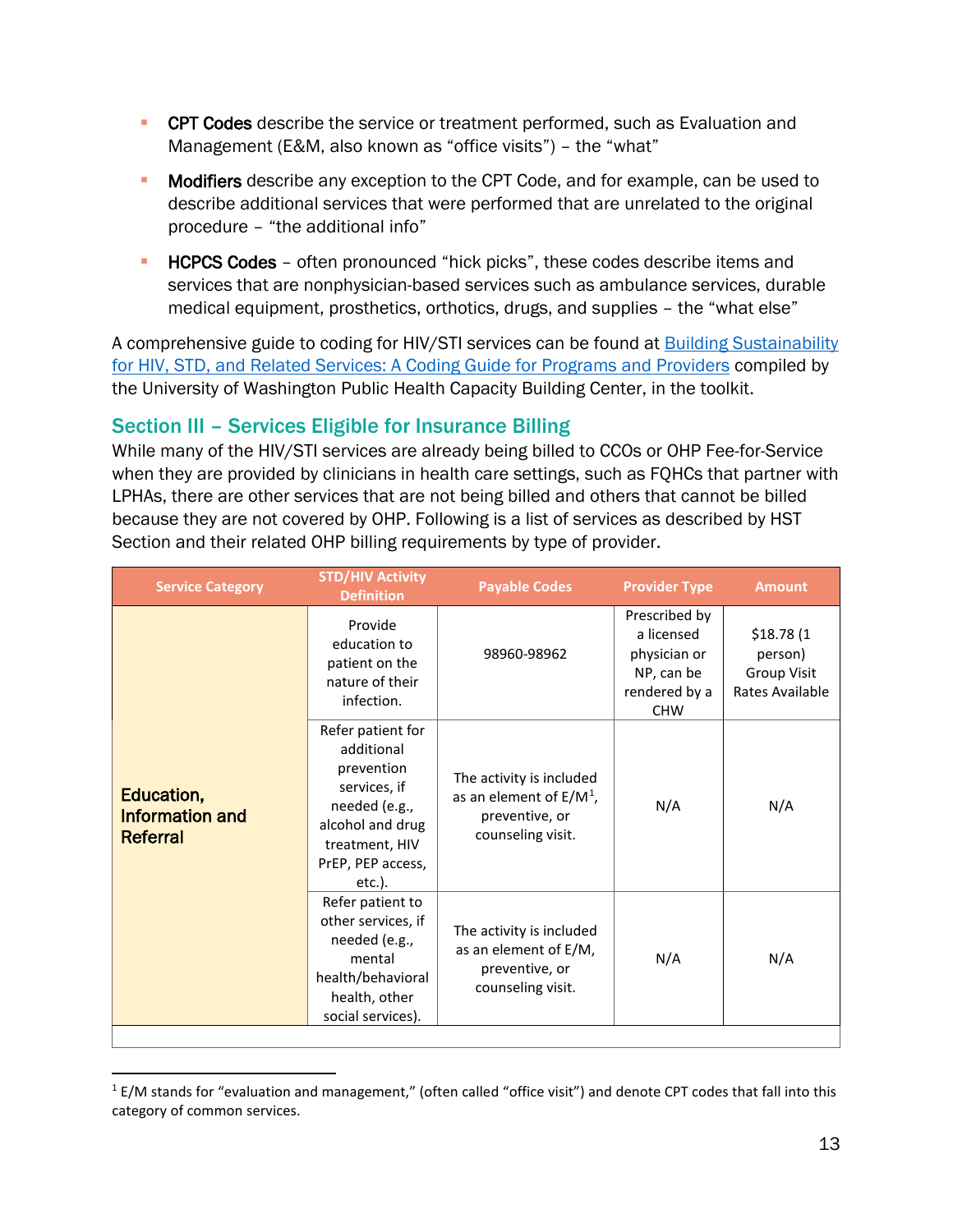| <b>Screening/Evaluation</b>                                     | Offer screening<br>for additional<br>STDs and HIV.<br>Offer<br>vaccinations for<br>Hepatitis A&B if<br>not previously<br>received by<br>patient. | The activity is included<br>as an element of E/M,<br>preventive, or<br>counseling visit.          | N/A                                                                                                                                                                                                            | N/A                                      |
|-----------------------------------------------------------------|--------------------------------------------------------------------------------------------------------------------------------------------------|---------------------------------------------------------------------------------------------------|----------------------------------------------------------------------------------------------------------------------------------------------------------------------------------------------------------------|------------------------------------------|
|                                                                 |                                                                                                                                                  |                                                                                                   |                                                                                                                                                                                                                |                                          |
| Testing & Diagnosis*                                            | Provide STD and<br>HIV testing as<br>well as any<br>additional testing<br>required to<br>confirm a<br>diagnosis                                  | Payable to Reference<br>Lab<br>Payable to Clinician<br>collecting specimen:<br>Venipuncture 36415 | If seen by a<br>licensed<br>provider on<br>the date of<br>the specimen<br>collection or<br>collected<br>under a<br>standing<br>order, can be<br>collected by<br>anybody<br>trained to<br>draw the<br>specimen. | See OSPHL Fee<br>Schedule<br>\$2.10      |
|                                                                 |                                                                                                                                                  |                                                                                                   |                                                                                                                                                                                                                |                                          |
| <b>Treatment</b><br>(Partner is registered<br>and treated as a  | Treat patient for<br>STD if not already<br>treated or link<br>them to medical<br>care and<br>treatment.                                          | The activity is included<br>as an element of E/M,<br>preventive, or<br>counseling visit.          | N/A                                                                                                                                                                                                            | N/A                                      |
| patient in their own<br>right)                                  | Treat partners<br>found to be<br>positive for an<br>STD or link them<br>to medical care<br>and treatments                                        | The activity is included<br>as an element of E/M,<br>preventive, or<br>counseling visit.          | N/A                                                                                                                                                                                                            | N/A                                      |
|                                                                 |                                                                                                                                                  |                                                                                                   |                                                                                                                                                                                                                |                                          |
| <b>Counseling</b><br>(Partner is registered<br>and treated as a | Counsel patient<br>about reducing<br>their risk for<br>acquiring or<br>transmitting                                                              | G0445 <sup>2</sup><br>$96156 - 96159^{3i}$                                                        | G0445 must<br>be provided<br>by physician,<br>NP, or PA                                                                                                                                                        | \$19.28 (G0445)<br>Assessment<br>\$68.96 |

<span id="page-13-1"></span><span id="page-13-0"></span><sup>&</sup>lt;sup>2</sup> High intensity behavioral counseling to prevent sexually transmitted infection; face-to-face, individual, includes education, skills training and guidance on how to change sexual behavior; performed semi-annually, 30 minutes <sup>3</sup> Health Behavior Assessment and Intervention (HBAI) codes are used when assisting patients to overcome emotional / social barriers to their physical disease management and self-management of chronic disease. These codes address a wide range of physical health issues, including HIV. HBAI codes are not used for mental health services. They apply to services that address psychological, behavioral, emotional, cognitive, and interpersonal factors in the treatment / management of patients with physical health problems.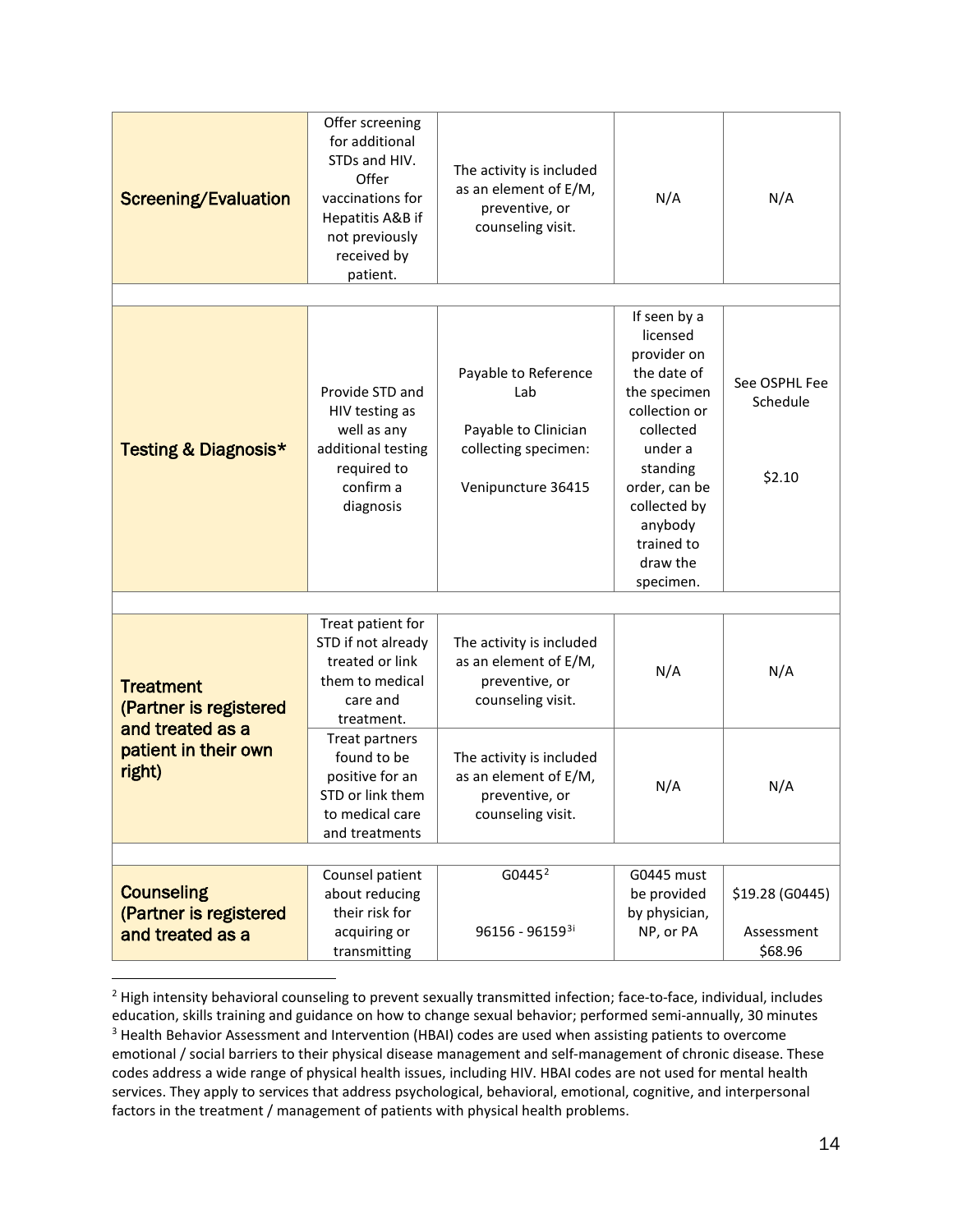| patient in their own<br>right)                    | infection to<br>others.                                                                                                                                                                  |                                                                                                                                   | HBAI can be<br>provided by a<br>QMHP, LCSW,<br>or LPC                                                               | Intervention<br>\$47.15/\$16.64<br>Group<br>Intervention<br>\$6.96/\$3.27                                             |
|---------------------------------------------------|------------------------------------------------------------------------------------------------------------------------------------------------------------------------------------------|-----------------------------------------------------------------------------------------------------------------------------------|---------------------------------------------------------------------------------------------------------------------|-----------------------------------------------------------------------------------------------------------------------|
|                                                   | Counsel<br>partner(s) about<br>reducing their<br>risk for acquiring<br>HIV infection and<br>other types of<br>STDs. Refer them<br>for additional<br>prevention<br>services, if<br>needed | G0445<br>96156 - 96171                                                                                                            | G0445 must<br>be provided<br>by physician,<br>NP, or PA<br>HBAI can be<br>provided by a<br>QMHP, LCSW,<br>or LPC    | \$19.28 (G0445)<br>Assessment<br>\$68.96<br>Intervention<br>\$47.15/\$16.64<br>Group<br>Intervention<br>\$6.96/\$3.27 |
|                                                   |                                                                                                                                                                                          |                                                                                                                                   |                                                                                                                     |                                                                                                                       |
| <b>Case Investigation</b><br>and Partner Services | Conduct<br>interview with<br>patient to elicit<br>information<br>about their<br>sexual partners<br>to conduct<br>confidential<br>partner<br>notification.                                | The activity is included<br>as an element of E/M,<br>preventive, or<br>counseling visit.                                          | N/A                                                                                                                 | N/A                                                                                                                   |
|                                                   | Notify partner(s)<br>of their exposure.                                                                                                                                                  | The activity is included<br>as an element of E/M,<br>preventive, or<br>counseling visit.                                          | N/A                                                                                                                 | N/A                                                                                                                   |
|                                                   | Offer partners<br>STD/HIV testing                                                                                                                                                        | The activity is included<br>as an element of E/M,<br>preventive, or<br>counseling visit.                                          | N/A                                                                                                                 | N/A                                                                                                                   |
|                                                   |                                                                                                                                                                                          |                                                                                                                                   |                                                                                                                     |                                                                                                                       |
| <b>Monitoring</b>                                 | Patient follow up<br>for<br>recommended<br>re-testing per<br>CDC and OHA<br>guidance                                                                                                     | <b>Chronic Care Case</b><br><b>Management Services</b><br>w/o Patient Visit<br>(generally non-face-to-<br>face):<br>99487 - 99491 | Must be billed<br>under:<br>Physician,<br><b>Nurse</b><br>Practitioners,<br>Physician<br>Assistant,<br><b>Nurse</b> | Complex<br>\$63.22<br>Add'l 30 Min<br>\$30.62<br>Chronic 20 min<br>\$31.48<br>Chronic 30 min<br>\$57.66               |
|                                                   |                                                                                                                                                                                          |                                                                                                                                   |                                                                                                                     |                                                                                                                       |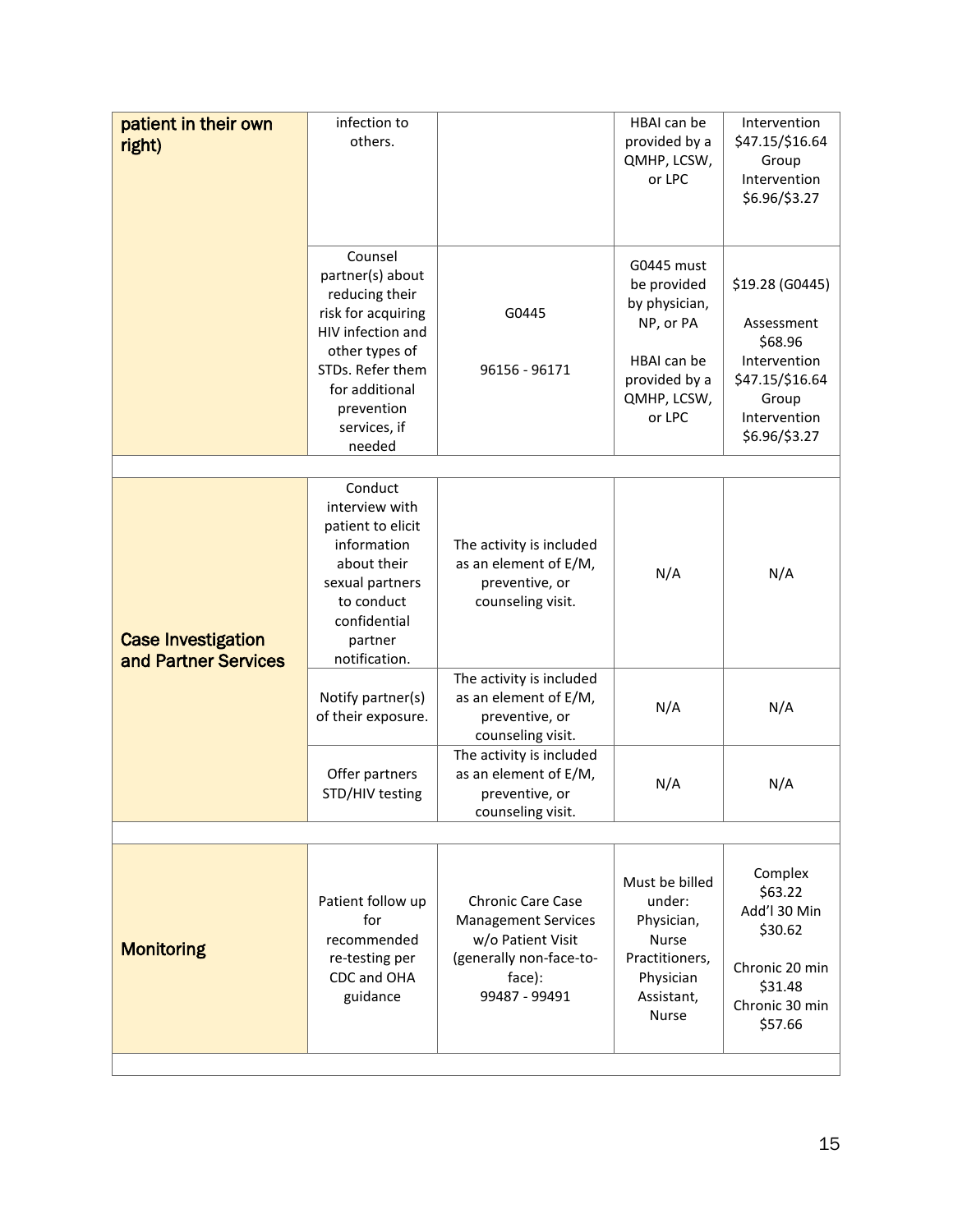| <b>Targeted Case Mgmt</b> | Provide<br>ongoing HIV<br>case<br>management<br>services to<br>assist person<br>in adhering to | Program not eligible<br>unless<br>County/Government<br>Agency provides<br><b>General Funds for</b><br><b>Federal Match</b> | N/A | N/A |
|---------------------------|------------------------------------------------------------------------------------------------|----------------------------------------------------------------------------------------------------------------------------|-----|-----|
|                           | HIV treatment                                                                                  |                                                                                                                            |     |     |

In summary, there are several opportunities for increasing payments from CCOs for services currently being paid by Public Health. First, we want to ensure that all eligible services delivered within "office visits" are included in the claim submission. Second, we hope to maximize billing for OHP clients for testing and diagnosis services at the OSPHL. Finally, the following services are currently eligible for insurance coverage but may not be currently billed for OHP clients to the extent possible:

- Patient education
- Testing and diagnosis
- Counseling
- Monitoring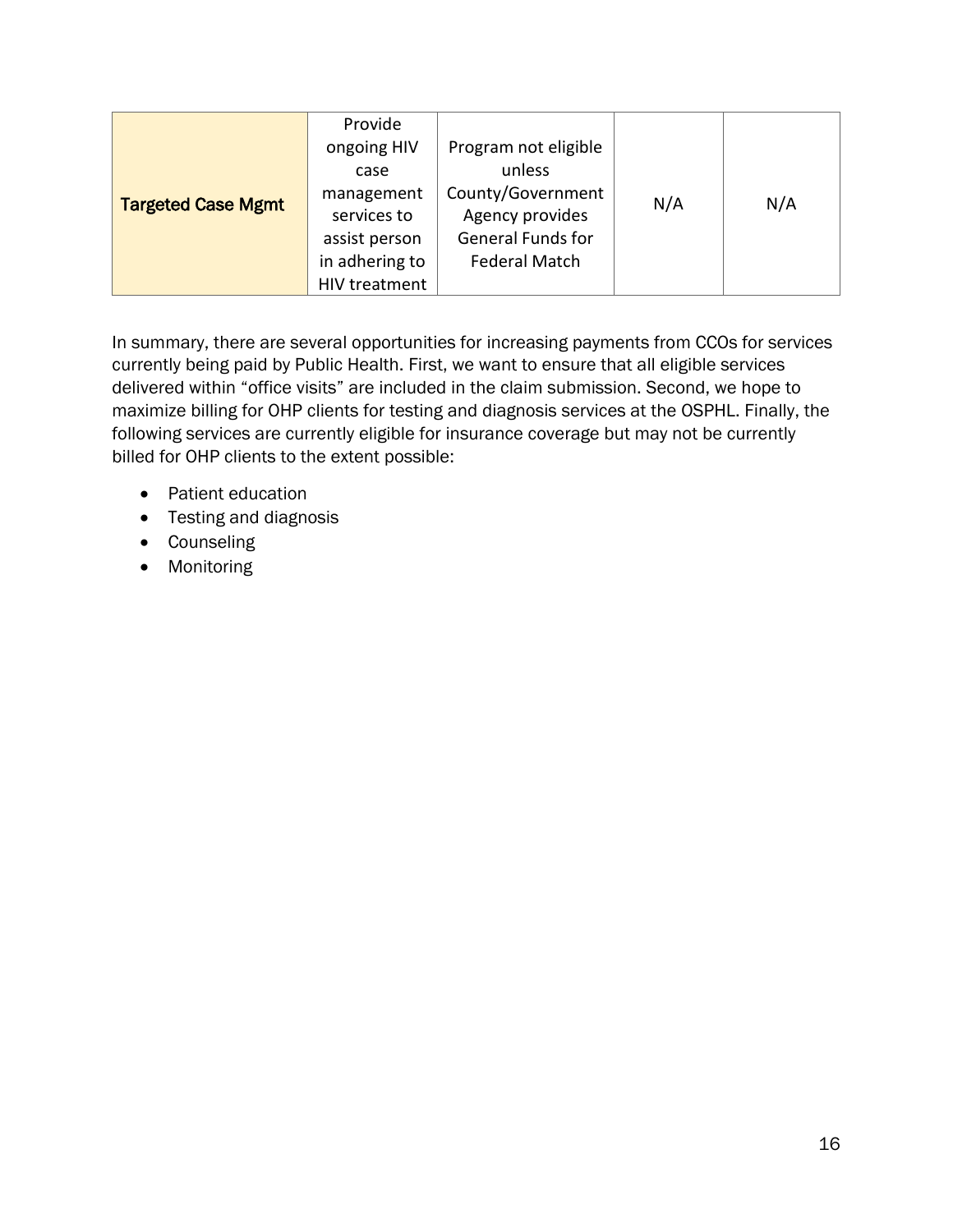# <span id="page-16-0"></span>Regulations Governing Medicaid/Oregon Health Plan/CCO Coverage of HIV/STI Services

# Federal Regulations

With the enactment of the Patient Protection and Affordable Care Act (ACA) in 2010, numerous rights and protections were defined that make health insurance coverage fairer and easier to understand. The law also expanded the Medicaid program to cover more people with low incomes and included a ban on denying coverage, or being dropped from coverage, because of a pre-existing health condition, like asthma, cancer, or HIV. The ACA also prohibits imposing lifetime caps on insurance benefits. These changes are significant because prior to the ACA, many people living with HIV or other chronic health conditions experienced obstacles in getting health coverage, were dropped from coverage, or avoided seeking coverage for fear of being denied. Importantly, the ACA also instituted requirements addressing essential community providers (ECPs) and essential health benefits (EHBs).

The ACA regulation defines ECPs as providers that serve predominantly low-income, medically underserved individuals, and specifically include providers described in section 340B of the Public Health Service (PHS) Act and the Social Security Act. In 2021, 75% of the contracted LPHA's and their partners are recognized as ECPs.

Included in the ACA health care reform legislation is the requirement that all Medicaid expansion populations and individual and small group major medical plans effective on or after January 1, 2014 must include coverage for 10 essential health benefits—EHBs—with no annual or lifetime dollar limit.

Many of the EHBs are especially important for people living with HIV (PLWH) and people with or at risk for sexually transmitted infections:

- Health plans subject to these regulations *must* cover "medically necessary" HIV and STI testing (i.e., indicated due to risk) and *may* cover routine HIV testing (screening regardless of risk). As of 2015, 42 states, including Oregon, and DC report requiring Medicaid plans, QHPs, and other health plans regulated by the State to cover routine HIV testing.
- States must also cover pre-exposure prophylaxis (PrEP), the drug used to prevent HIV among those at increased risk.
- Under the ACA, state Medicaid programs are incentivized to cover a full suite of preventive services, including routine HIV testing and PrEP (starting in 2021), without cost-sharing in exchange for a 1% increase in the federal matching rate for those services. Oregon is one of 15 states that has been approved for this increase in exchange for offering these services without cost-sharing.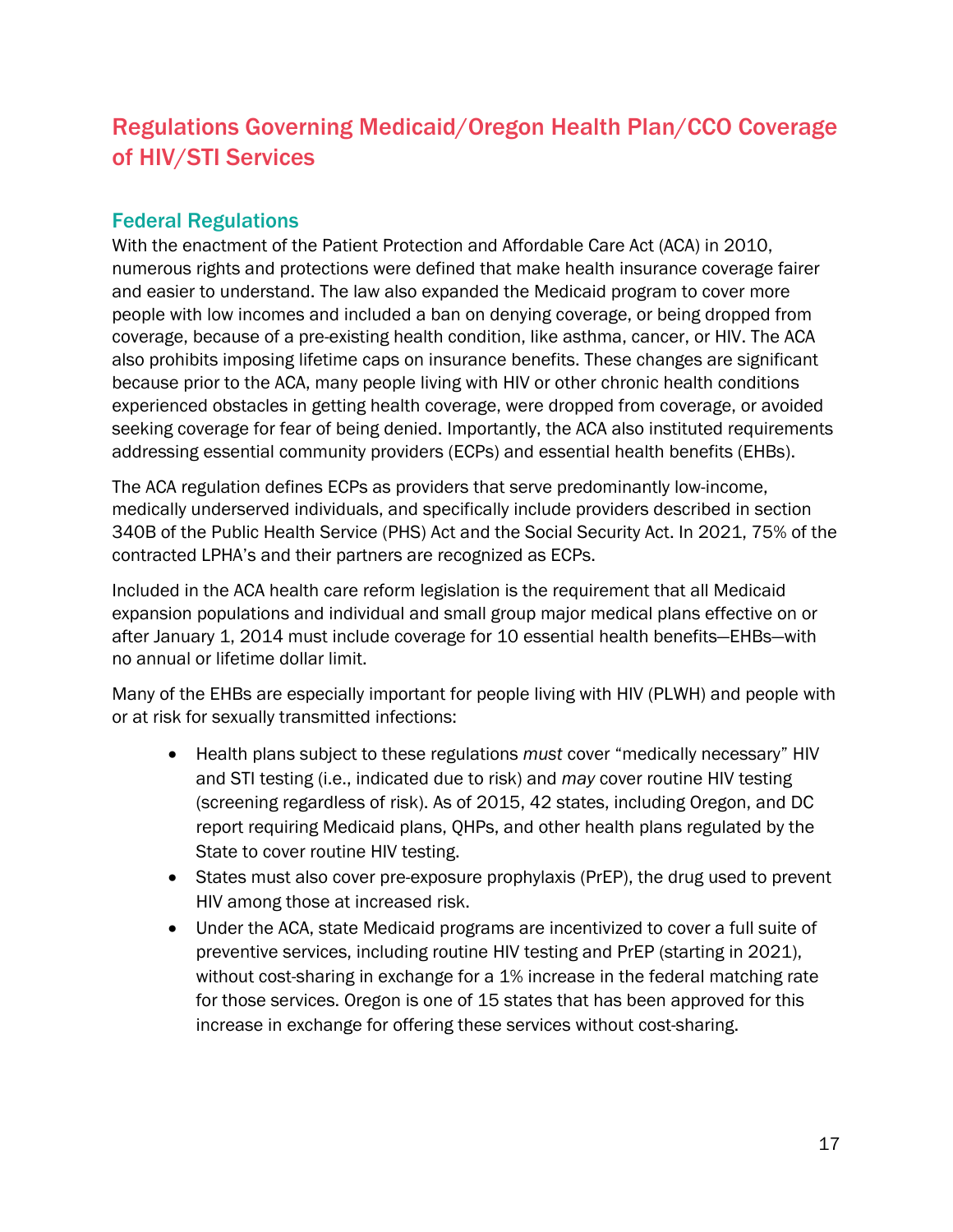# State Regulations

Payment for services provided by local public health departments as it relates to CCOs are found in [ORS 414.153](https://www.oregonlaws.org/ors/414.153) and states:

"In order to make advantageous use of the system of public health care and services available through local health departments and other publicly supported programs and to ensure access to public health care and services through contract under ORS chapter 414, the state shall:

(1) Unless cause can be shown why such an agreement is not feasible, require and approve agreements between coordinated care organizations and publicly funded providers for authorization of payment for point of contact services in the following categories:

(a) Immunizations;

(b) Sexually transmitted infections; and

(c) Other communicable diseases;

(2) Allow members of coordinated care organizations to receive from fee-for-service providers:

(a) Family planning services;

(b) Human immunodeficiency virus and acquired immune deficiency

syndrome prevention services; and

(c) Maternity case management if the Oregon Health Authority determines

that a coordinated care organization cannot adequately provide the services; (3) Encourage and approve agreements between coordinated care organizations and publicly funded providers for authorization of and payment for services in the

following categories:

(a) Maternity case management;

(b) Well-child-care;

(c) Prenatal care;

(d) School-based clinics;

(e) Health care and services for children provided through schools and Head Start programs; and

(f) Screening services to provide early detection of health care problems among low income women and children, migrant workers, and other special population groups.

In addition, the Oregon Administrative Rule [OAR 410-147-0080\(6\)](https://secure.sos.state.or.us/oard/viewSingleRule.action?ruleVrsnRsn=87515) requires CCOs to contract with publicly funded providers:

(7) CCOs shall have agreements in place with publicly funded providers to allow payment for point-of-contact services including immunizations, sexually transmitted diseases and other communicable diseases, family planning, and HIV/AIDS prevention services. Applicants shall confirm that these agreements have been developed unless good cause can be shown.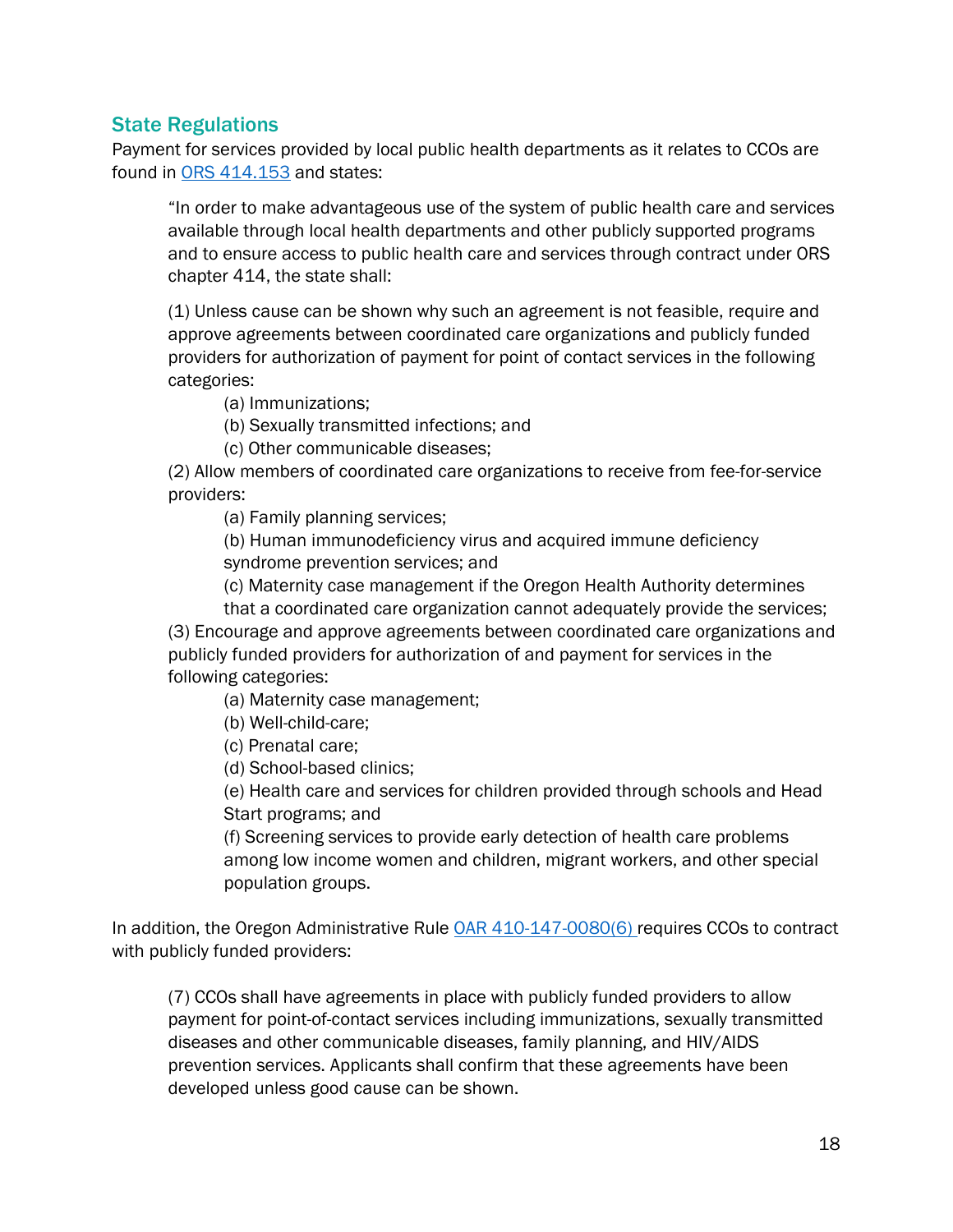# CCO Contracts

From their inception, the OHA intended that CCOs have cooperative relationships with LPHAs, Local Mental Health Authorities (LMHAs), and Area Agencies on Aging and Disabilities that are operating in their service areas. When CCOs were implemented in 2012, primary components of their global budgets and shared accountability arrangements included Medicaid-funded public health services. The OHA required the CCOs to enter into memorandums of understanding (MOUs) with these public agencies such that there would also be shared community needs assessments and care coordination for beneficiaries.

The CCOs entered into new contracts with OHA on January 1, 2020, and the requirements of ORS 414.153 and OAR 410-141-3705(7)(a-b) are not in the 2020 or 2021 CCO contracts. The OHA Health Services Division has stated that the CCOs are still required to follow those requirements as directed by the Order of Precedence rule since the requirements are in statute and rule. (Note that the above referenced OAR is actually addressing CCO selection criteria, so it would have been checked during the procurement and readiness process.)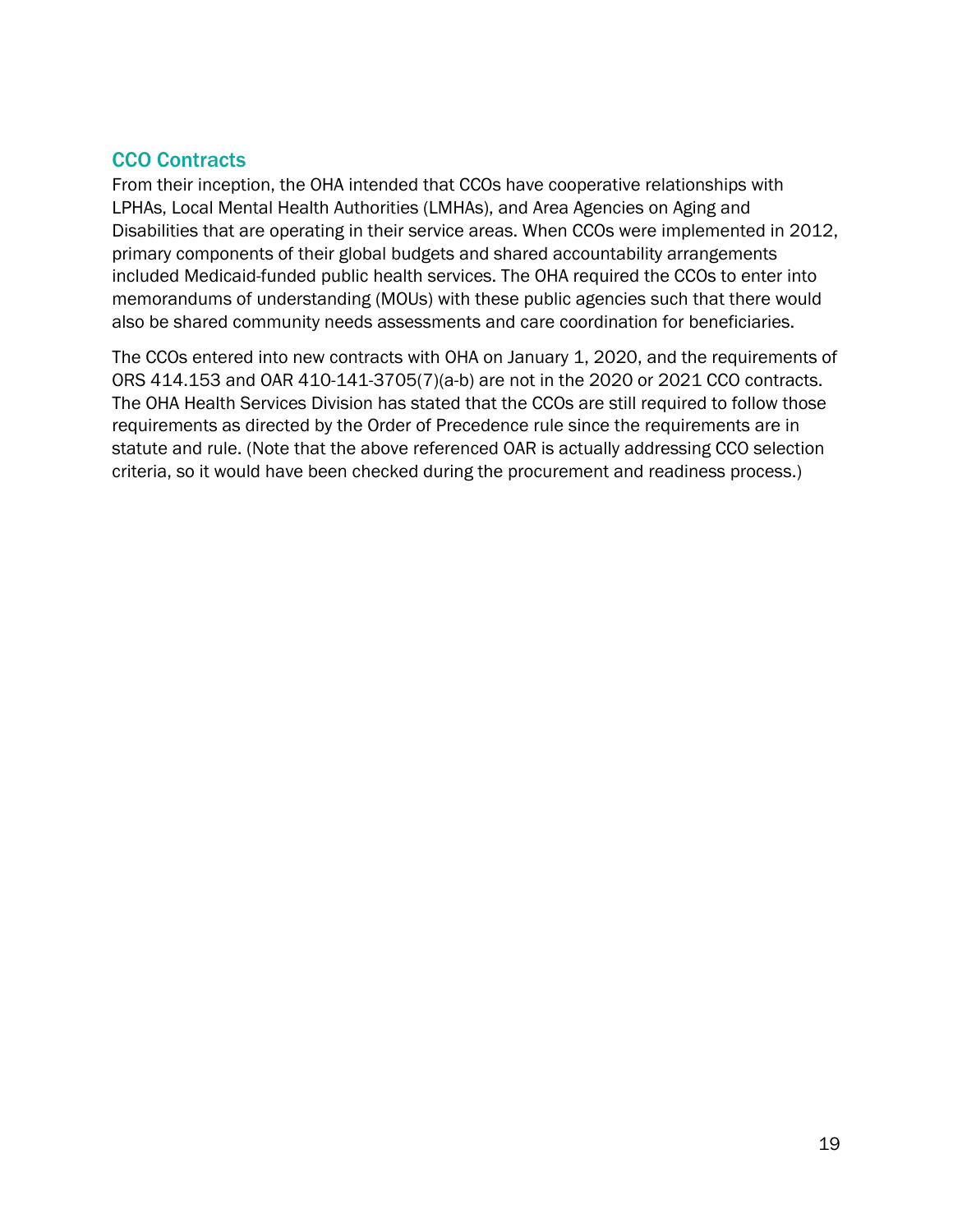# Communicating with Patients/Clients

Some HIV/STI Providers expressed concern about raising the issue of billing CCOs or Open Card for HIV/STI services with their patients or clients. Below are key messages public health agencies and their partners can communicate to their patients or clients when raising the issue of billing insurance.

## We can look up your insurer with the information you already gave us

If you have the Oregon Health Plan (OHP), we will be able to look up your CCO using just the information you already gave us, like your name and birthdate. You don't even have to look for your member ID card.

## There is no cost sharing for OHP members

It looks like you are an Oregon Health Plan member. That means that we can bill your insurance for this service, and you will not receive a bill today or ever.

# OHP will not send private information in the mail

Because there is cost sharing for OHP members, CCOs and Open Card do not send bills, "explanation of benefits," or other letters that say what kind of service you had today.

## CCOs get paid to cover these services

Taxes pay for CCOs to cover HIV/STI services you received from us whether we bill them or not. They will cover the services, but they can only pay us if we bill them.

# More people without health insurance can get these services if we bill when we can

If we bill CCOs and OHP Open Card for these services, then we can use our public health resources to provide HIV/STI services to more people who don't have insurance.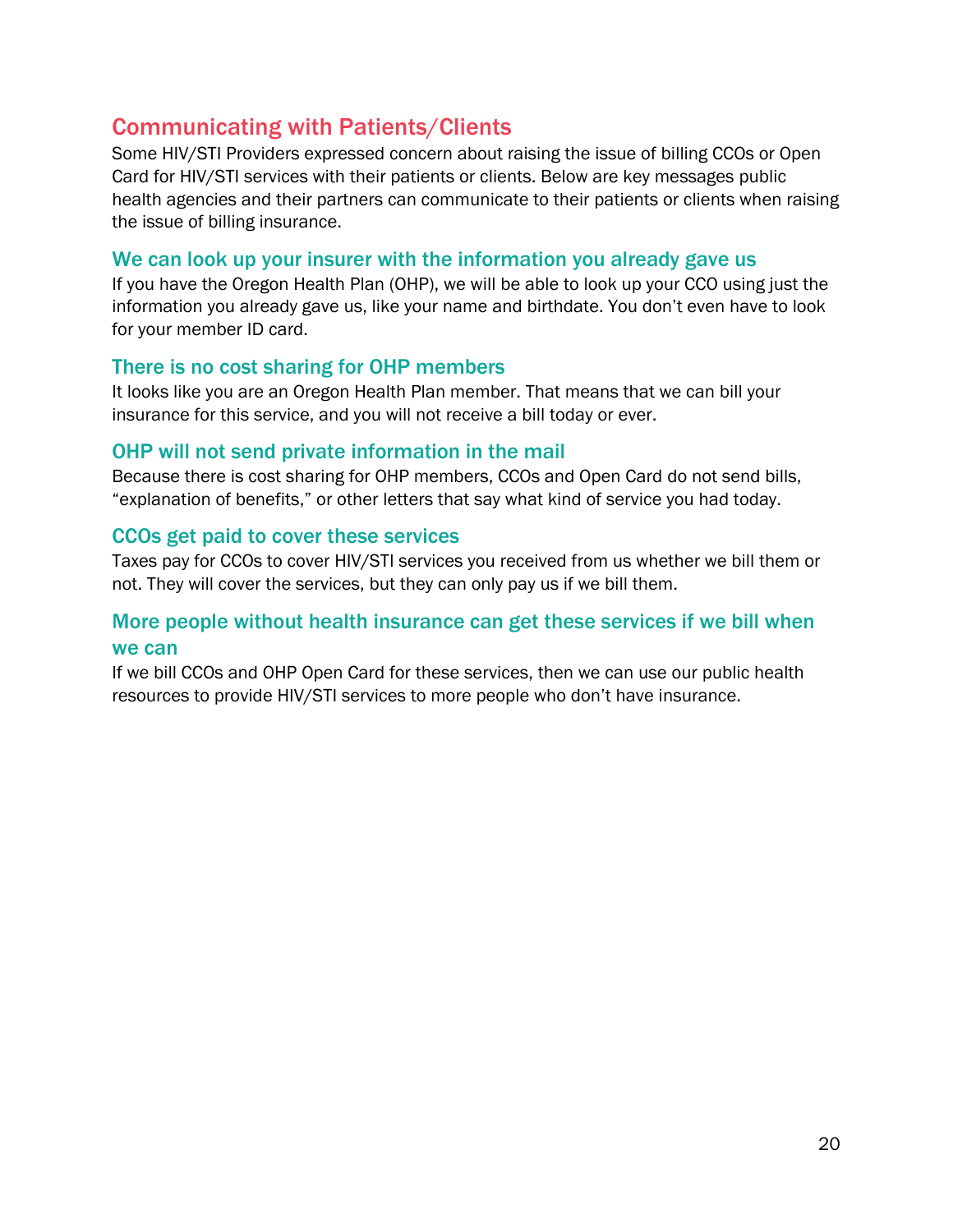# <span id="page-20-0"></span>Commercial Insurance EOB Suppression Issue Brief

# **Issue**

HIV/STI service providers are concerned that if they bill commercial insurance for services, their patients' confidentiality may be at risk because the insurer might send an explanation of benefits (EOB) or a bill to the member's home.

# **Background**

Advocates have previously raised the issue of confidentiality of health services in the Oregon legislature. Historically, the issue primarily involved adolescents who are seeking health care services they may wish to be private from the policy holder. Advocates often cite sexual health services or behavioral health services as those an adolescent may wish to keep confidential.

Advocates suggested EOB suppression as a solution, but insurers indicated it would be administratively burdensome to adjust their systems to suppress EOBs for only certain services. As a compromise, the Oregon Legislature passed a law that makes it so that patients can request that mail be addressed to them, rather than the policyholder. Unfortunately, this can still result in other household members receiving personal health information that does not pertain to them.

# **Context**

Other states have passed laws that require insurers to suppress EOBs for specific services, and insurers have changed their processes to comply. According to the Guttmacher Institute, Massachusetts, New York, Washington, and Wisconsin all have policies related to EOB protections for dependents. Guttmacher further states that Washington's law prohibits insurers from disclosing "private health information, including through an EOB, without minor's authorization."

According to the Association of State and Territorial Health Officials (ASTHO), New York and Wisconsin do not require plans to send EOBs when there is no balance for the cost of the service. Since many HIV/STI services are categorized as "Grade A" by the US Preventative Services Task Force (USPSTF), they must be provided without cost sharing by many commercial plans under the Affordable Care Act. Thus, many HIV/STI services would qualify for EOB suppression by virtue of not having cost sharing.

# **Options**

To address the confidentiality of HIV/STI services, Oregon could consider:

**Option A:** Encouraging voluntary adoption of EOB suppression for services for dependents over age 15 (age of medical consent in Oregon), zero balance services for all members, or specific services that are likely to be sensitive, such as sexual health services. This is likely easier to achieve than changing public policy. It would require establishing some kind of collaborative discussion or workgroup among health plans with the goal of agreeing to voluntary confidentiality measures.